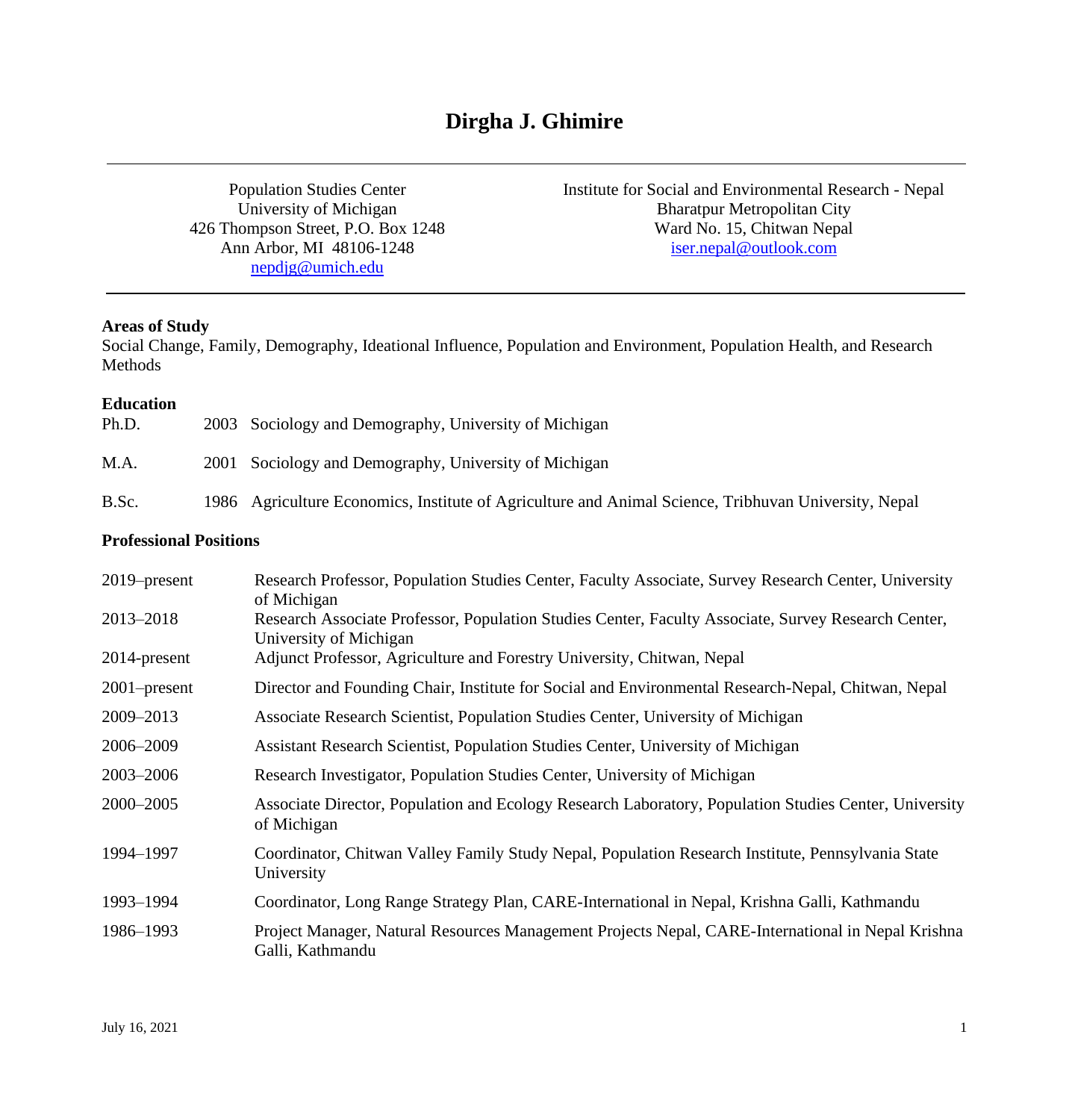# **Peer-Reviewed Journal Articles**

- Ghimire, Dirgha, William G. Axinn, and Prem Bhandari. 2021. "Social Change, Out-migration, and Exit from Farming in Nepal." *Population and Environment* 42:302-324. doi: [10.1007/s11111-020-00363-5.](https://doi.org/10.1007/s11111-020-00363-5)PMCID: PMC8011527.
- Ghimire, Dirgha, Yang Zhang, and Nathalie Williams. 2021. "Husbands' migration: increased burden on or more autonomy for wives left behind?" *Journal of Ethnic and Migration Studies*. doi: [10.1080/1369183X.2019.1675502.](https://www.tandfonline.com/doi/full/10.1080/1369183X.2019.1675502) PMCID: PMC7953850.
- Allendorf, Keera, Arland Thornton, Dirgha J. Ghimire, Linda Young-DeMarco and Colter Mitchell. 2020. "A Good Age to Marry? An Intergenerational Model of the Influence of Timing Attitudes on Entrance into Marriage." *European Journal of Population.* doi: [10.1007/s10680-020-09565-x.](https://doi.org/10.1007/s10680-020-09565-x) PMCID: PMC7865042.
- Axinn, William G, Yang Zhang, Dirgha J. Ghimire, Stephanie A. Chardoul, Kate M. Scott, and Ronny Bruffaerts. 2020. "The Association between Marital Transitions and the Onset of Major Depressive Disorder in a South Asian General Population." *Journal of Affective Disorders* [266:](https://www.sciencedirect.com/science/journal/01650327/266/supp/C)165-172. doi: [10.1016/j.jad.2020.01.069.](https://doi.org/10.1016/j.jad.2020.01.069) PMCID: [PMC7103558.](https://www.ncbi.nlm.nih.gov/pmc/articles/PMC7103558/)
- Axinn, William G., Stephanie Chardoul, Heather Gatny, Dirgha J. Ghimire, Jordan W. Smoller, Yang Zhang, and Kate M. Scott. 2020. "Using Life History Calendars to Improve Measurement of Lifetime Experience with Mental Disorders." *Psychological Medicine* 50(3):515-522*.* doi: [10.1017/S0033291719000394.](https://doi.org/10.1017/S0033291719000394) PMCID: [PMC6739186.](https://www.ncbi.nlm.nih.gov/pmc/articles/PMC6739186/)
- Benjet, Corina, William G. Axinn, Sabrina Hermosilla, Paul Schulz, Faith Cole, Laura Sampson, and Dirgha Ghimire. 2020. "Exposure to Armed Conflict in Childhood vs Older Ages and Subsequent Onset of Major Depressive Disorder." *JAMA Network Open* 3(11): e2019848. doi[:10.1001/jamanetworkopen.2020.19848.](https://doi.org/10.1001/jamanetworkopen.2020.19848) PMCID: [PMC7666425](http://www.ncbi.nlm.nih.gov/pmc/articles/pmc7666425/).
- Brauner-Otto, S. R., William G. Axinn, and Dirgha. J. Ghimire. 2020. "Parents' Marital Quality and Children's Transition to Adulthood." *Demography* 57:195-220. doi: [10.1007/s13524-019-00851-w.](https://doi.org/10.1007/s13524-019-00851-w) PMCID: [PMC7056585.](https://pubmed.ncbi.nlm.nih.gov/32006265/)
- Cole, Faith, Corina Benjet, Dirgha Ghimire, and William G. Axinn. 2020. "Predictors of Transitions Across Stages of Alcohol Use and Disorders in an Adult Population with Heterogeneous Ethnic Restrictions Regarding Drinking." *Addiction* 116:809-818. doi: [10.1111/add.15221.](https://doi.org/10.1111/add.15221) NIHMSID: NIHMS1656369.
- Devkota, Hridaya Raj, Tula Ram Sijali, Carisa Harris, Dirgha J. Ghimire, Ndola Prata, and Michael N. Bates. 2020. "Bio-mechanical risk factors for uterine prolapse among women living in the hills of west Nepal: A case-control study." *Women's Health* 16. doi: [10.1177/1745506519895175.](https://doi.org/10.1177/1745506519895175) PMCID: [PMC6977204.](https://www.ncbi.nlm.nih.gov/pmc/articles/PMC6977204/)
- Ghimire, Dirgha, and Prem Bhandari. 2020. "Study of Migration and Later Life Health in Nepal." *Journal of Migration and Health* 1-2: 100018. doi: [doi.org/10.1016/j.jmh.2020.100018](https://doi.org/10.1016/j.jmh.2020.100018). NIHMSID: NIHMS1655559.
- Pokhrel, Keshav P., Taysseer Sharaf, Prem Bhandari and Dirgha Ghimire. 2020. "Farm Exit Among Smallholder Farmers of Nepal: A Bayesian Logistic Regression Models Approach." *Agriculture Research.* doi: [10.1007/s40003-020-00465-4.](https://doi.org/10.1007/s40003-020-00465-4)
- Scott, Kate M., Yang Zhang, Stephanie Chardoul, Dirgha J. Ghimire, Jordan W. Smoller, and William G. Axinn. 2020. "Resilience to Mental Disorders in a Low-Income, Non-Westernized Setting." *Psychological Medicine* 1-10. doi: [10.1017/S0033291720001464.](https://doi.org/10.1017/S0033291720001464) PMCID: PMC7704796.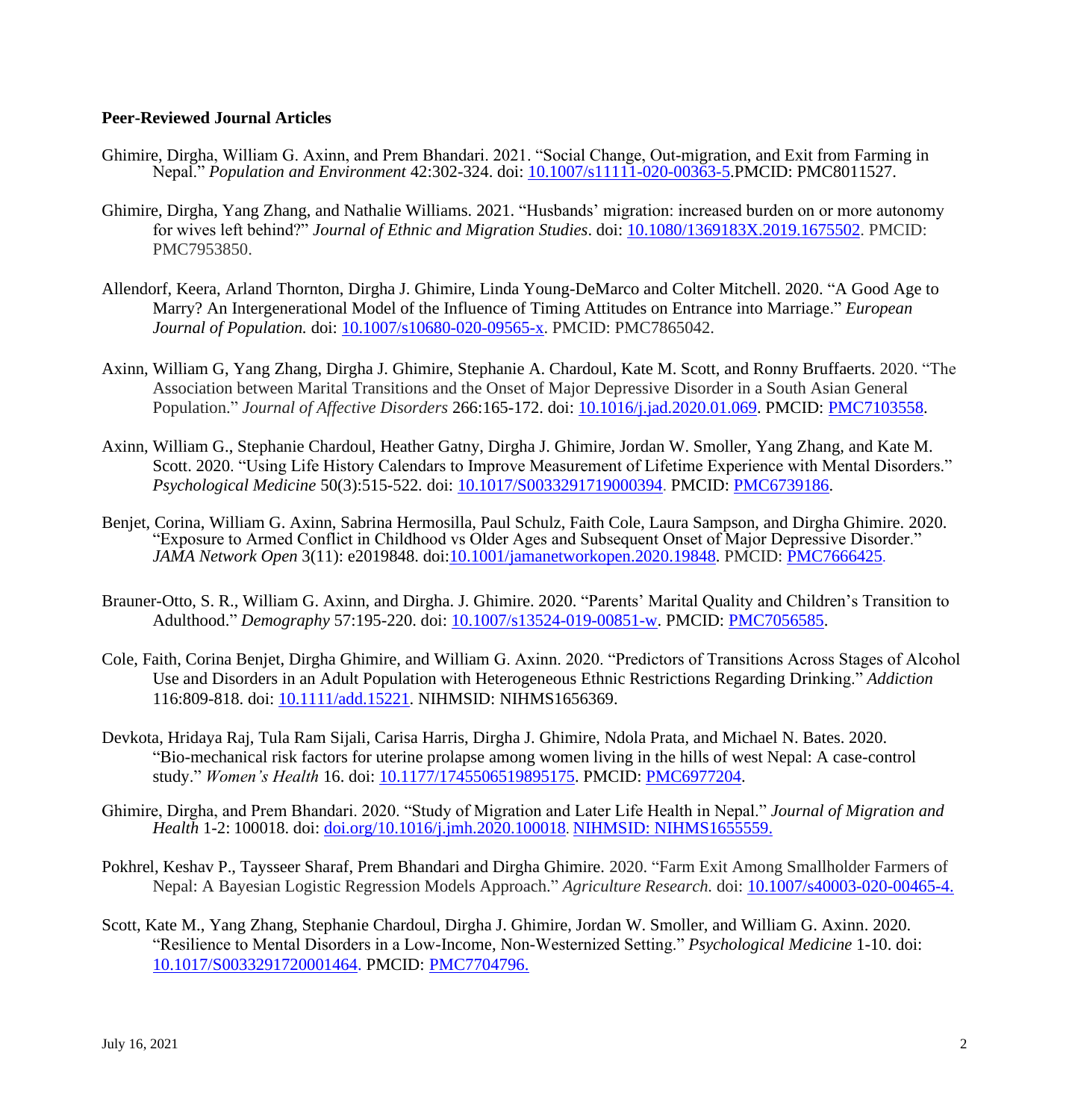- Acharya, Yubraj, Dirgha J. Ghimire, Prem Bhandari, Ramesh Ghimire, and Andrew D. Jones. 2019. "Household Migration and Children's Diet in Nepal: An Exploratory Study." *BMC Research Notes* 12 (390). doi: [10.1186/s13104-019-4430](https://doi.org/10.1186/s13104-019-4430-x) [x.](https://doi.org/10.1186/s13104-019-4430-x) PMCID: [PMC6625056.](http://www.ncbi.nlm.nih.gov/pmc/articles/pmc6625056/)
- Brauner-Otto, Sarah, Sarah Baird, and Dirgha Ghimire. 2019. "Maternal Employment and Child Health in Nepal: The Importance of Job Type and Timing across the Child's First Five Years." *Social Science and Medicine* 224:94-105. doi: [10.1016/j.socscimed.2019.02.009.](https://doi.org/10.1016/j.socscimed.2019.02.009) PMCID: [PMC6532054.](https://www.ncbi.nlm.nih.gov/pmc/articles/PMC6532054/)
- Ghimire, Dirgha J., Nathalie E. Williams, Arland Thornton, Linda Young-DeMarco, and Prem Bhandari. 2019. "Strategies for Origin-based Surveying of International Migrants." *Journal of Ethnic and Migration Studies* 45(7):1185-1206. doi: [10.1080/1369183X.2017.1394178.](https://doi.org/10.1080/1369183X.2017.1394178) PMCID: [PMC6481943.](https://www.ncbi.nlm.nih.gov/pmc/articles/PMC6481943/)
- Thornton, Arland, Dirgha Ghimire, Linda Young-DeMarco, and Prem Bhandari. 2019. "The Reliability and Stability of Measures about Individual's Values and Beliefs Concerning Developmental Idealism in Nepal." *Sociology of Development* 5(3): 314-336. doi: [10.1525/sod.2019.5.3.314.](https://doi.org/10.1525/sod.2019.5.3.314)
- Williams, Nathalie E., Dirgha J. Ghimire, and Karen A. Snedker. 2018. "Fear of Violence during Armed Conflict: Social roles and Responsibilities as Determinants of Fear." *Social Science Research* 71:145-159. doi: [10.1016/j.ssresearch.2018.01.004.](https://doi.org/10.1016/j.ssresearch.2018.01.004) PMCID: [PMC5846491.](https://www.ncbi.nlm.nih.gov/pubmed/29514755)
- Allendorf, Keera, Arland Thornton, Colter Mitchell, Linda Young-DeMarco, and Dirgha Ghimire. 2017. "Early Women, Late Men: Timing Attitudes and Gender Differences in Marriage." *Journal of Marriage and Family* 79(5):1478-1496. doi: [10.1111/jomf.12426.](https://onlinelibrary.wiley.com/doi/abs/10.1111/jomf.12426) PMCID: [PMC5679473.](https://www.ncbi.nlm.nih.gov/pubmed/29129940)
- Axinn, William G., Dirgha J. Ghimire, and Emily Smith-Greenaway. 2017. "Emotional Variation and Fertility Behavior." *Demography* 54(2):437-458. doi: [10.1007/s13524-017-0555-5.](https://link.springer.com/article/10.1007%2Fs13524-017-0555-5#aboutcontent) PMCID: [PMC5426117.](https://www.ncbi.nlm.nih.gov/pmc/articles/PMC5426117/)
- Ghimire, Dirgha J., William G. Axinn, Heather Gatny, and Stephanie Chardoul. 2017. "Preparing a Culturally Appropriate Translation of a Survey Questionnaire." *SAGE Research Methods Cases Health*. doi: [10.4135/9781526409515.](http://dx.doi.org/10.4135/9781526409515)
- Pearlman, Jessica, Lisa D. Pearce, Dirgha J. Ghimire, Prem Bhandari, and Taylor Hargrove. 2017. "Postmarital Living Arrangements in Historically Patrilocal Settings: Integrating Household Fission and Migration Perspectives." *Demography* 54(4):1425-1449. doi: [10.1007/s13524-017-0588-9.](https://link.springer.com/article/10.1007/s13524-017-0588-9) PMCID: [PMC5856169.](https://www.ncbi.nlm.nih.gov/pmc/articles/PMC5856169/)
- Yabiku, Scott T., Jennifer E. Glick, Elizabeth Wentz, Dirgha Ghimire, and Qunshan Zhao. 2017. "Comparing Paper and Tablet Modes of Retrospective Activity Space Data Collection." *Survey Research Methods* 11(3):329-344. doi: [10.18148/srm/2017.v11i3.6741.](http://dx.doi.org/10.18148/srm/2017.v11i3.6741) PMCID: [PMC5881931.](https://www.ncbi.nlm.nih.gov/pmc/articles/PMC5881931/)
- Bhandari, Prem B. and Dirgha J. Ghimire. 2016. "Rural Agricultural Change and Individual Out-migration." *Rural Sociology* 81(4):572-600. doi: [10.1111/ruso.12106.](https://onlinelibrary.wiley.com/doi/abs/10.1111/ruso.12106) PMCID: [PMC5220587.](https://www.ncbi.nlm.nih.gov/pmc/articles/PMC5220587/)
- Ghimire, Dirgha J. 2016. "Social Context of First Birth Timing in a Rapidly Changing Rural Setting." *Social Science Research*  61:314-329. doi: [10.1016/j.ssresearch.2016.07.001.](https://doi.org/10.1016/j.ssresearch.2016.07.001) PMCID: [PMC5125526.](https://www.ncbi.nlm.nih.gov/pmc/articles/PMC5125526/)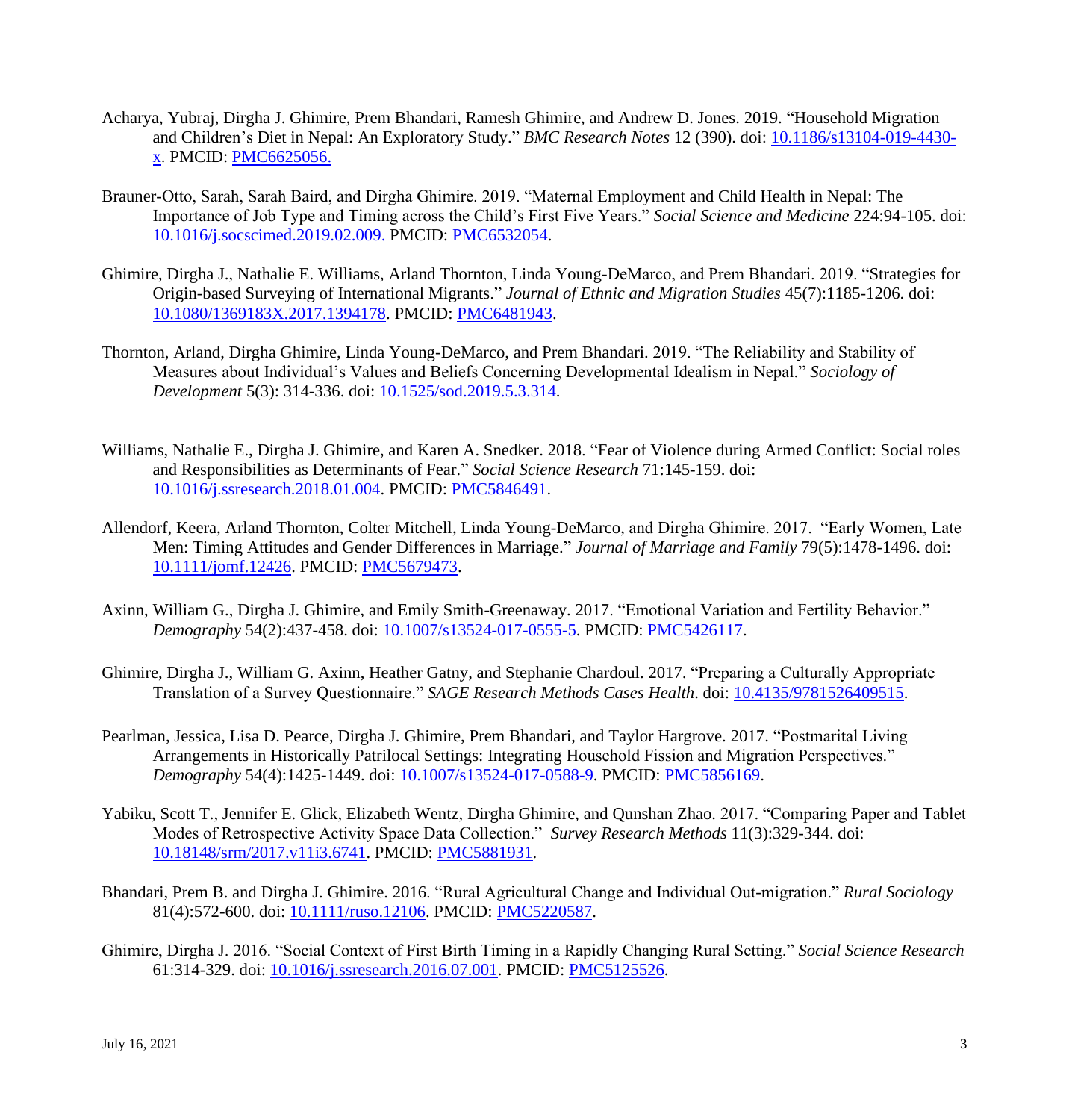- Hawes, Armani, William G. Axinn, and Dirgha J. Ghimire. 2016. "Ethnicity and Psychiatric Disorders." *Annals of Psychiatry and Mental Health* 4(4):1072. PMCID: [PMC5560443.](https://www.ncbi.nlm.nih.gov/pmc/articles/PMC5560443/)
- Axinn, William G., Nathalie E. Williams, Dirgha J. Ghimire, and Kate M. Scott. 2015. "Associations between the Social Organization of Communities and Psychiatric Disorders in Rural Asia." *Social Psychiatry and Psychiatric Epidemiology* 50(10):1537-1545. doi: [10.1007/s00127-015-1042-1.](https://doi.org/10.1007/s00127-015-1042-1) PMCID: [PMC4594883.](https://www.ncbi.nlm.nih.gov/pmc/articles/PMC4594883/)
- Ghimire, Dirgha, J. 2015. "Wives' and Husbands' Nonfamily Experiences and First-Birth Timing." *International Journal of Sociology* 45(1):4-23. doi: [10.1080/00207659.2015.1004974.](https://doi.org/10.1080/00207659.2015.1004974) PMCID: [PMC4587386.](https://www.ncbi.nlm.nih.gov/pmc/articles/PMC4587386/)
- Ghimire, Dirgha, J., William G. Axinn, and Emily Smith-Greenaway. 2015. "Impact of the Spread of Mass Education on Married Women's Experience with Domestic Violence." *Social Science Research* 54:319-331. doi: [10.1016/j.ssresearch.2015.08.004.](https://doi.org/10.1016/j.ssresearch.2015.08.004) PMCID: [PMC4607934.](https://www.ncbi.nlm.nih.gov/pmc/articles/PMC4607934/)
- West, Brady T., William G. Axinn, and Dirgha J. Ghimire. 2015. "Evaluating a Modular Design Approach to Collecting Survey Data Using Text Messages." *Survey Research Methods* 9(2):111-123. doi: [10.18148/srm/2015.v9i2.6135.](http://dx.doi.org/10.18148/srm/2015.v9i2.6135) PMCID: [PMC4551499.](https://www.ncbi.nlm.nih.gov/pmc/articles/PMC4551499/)
- Carter, Neil H., Andrés Viña, Vanessa Hull, William J. McConnell, William Axinn, Dirgha Ghimire, and Jianguo Liu. 2014. "Coupled Human and Natural Systems Approach to Wildlife Research and Conservation." *Ecology and Society* 19(3):43. doi: [10.5751/ES-06881-190343.](http://dx.doi.org/10.5751/ES-06881-190343)
- Axinn, William G., Dirgha J. Ghimire, Nathalie E. Williams, and Kate M. Scott. 2013. "Gender, Traumatic Events, and Mental Health Disorders in a Rural Asian Setting." *Journal of Health and Social Behavior* 54(4):444-461. doi: [10.1177/0022146513501518.](https://doi.org/10.1177/0022146513501518) PMCID: [PMC3891584.](https://www.ncbi.nlm.nih.gov/pmc/articles/PMC3891584/)
- Allendorf, Keera and Dirgha J. Ghimire. 2013. "Determinants of Marital Quality in an Arranged Marriage Society." *Social Science Research* 42(1):59-70. doi: [10.1016/j.ssresearch.2012.09.002.](https://doi.org/10.1016/j.ssresearch.2012.09.002) PMCID: [PMC3711098.](https://www.ncbi.nlm.nih.gov/pmc/articles/PMC3711098/)
- Bhandari, Prem and Dirgha J. Ghimire. 2013. "Rural Agricultural Change and Fertility Transition in Nepal." *Rural Sociology* 78(2):229-252. doi: [10.1111/ruso.12007.](https://doi.org/10.1111/ruso.12007) PMCID: [PMC3667159.](https://www.ncbi.nlm.nih.gov/pmc/articles/PMC3667159/)
- Binstock, Georgina, Arland Thornton, Mohammad J. Abbasi-Shavazi, Dirgha Ghimire, Yu Xie, and Kathryn M. Yount. 2013. "Influences on the Knowledge and Beliefs of Ordinary People about Developmental Hierarchies." *International Journal of Comparative Sociology* 54(4):325-344. doi: [10.1177/0020715213506726.](https://doi.org/10.1177/0020715213506726) PMCID: [PMC3952150.](https://www.ncbi.nlm.nih.gov/pmc/articles/PMC3952150/)
- Ghimire, Dirgha J. and William G. Axinn. 2013. "Marital Processes, Arranged Marriage, and Contraception to Limit Fertility." *Demography* 50(5):1663-1686. doi: [10.1007/s13524-013-0221-5.](https://doi.org/10.1007/s13524-013-0221-5) PMCID: [PMC3786027.](https://www.ncbi.nlm.nih.gov/pmc/articles/PMC3786027/)
- Ghimire, Dirgha J., Stephanie Chardoul, Ronald C. Kessler, William G. Axinn, and Bishnu P. Adhikari. 2013. "Modifying and Validating the Composite International Diagnostic Interview (CIDI) for Use in Nepal." *International Journal of Methods in Psychiatric Research* 22(1):71-81. doi: [10.1002/mpr.1375.](https://doi.org/10.1002/mpr.1375) PMCID: [PMC3610833.](https://www.ncbi.nlm.nih.gov/pmc/articles/PMC3610833/)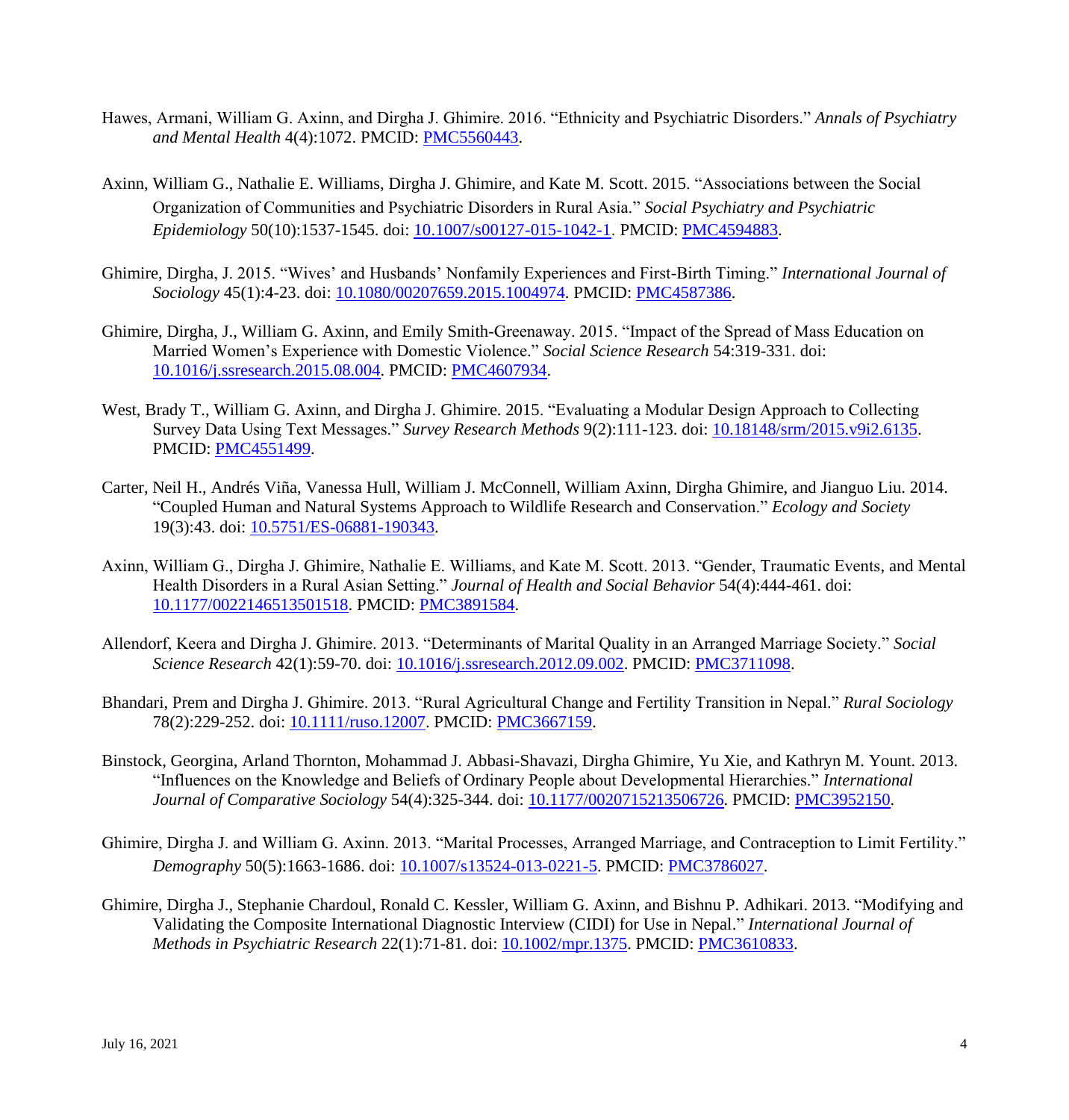- Piotrowski, Martin, Dirgha J. Ghimire, and Ronald R. Rindfuss. 2013. "Farming Systems and Rural Out-Migration in Nang Rong, Thailand and Chitwan Valley, Nepal." *Rural Sociology* 78(1):75-108. doi: [10.1111/ruso.12000.](https://doi.org/10.1111/ruso.12000) PMCID: [PMC3963478.](https://www.ncbi.nlm.nih.gov/pmc/articles/PMC3963478/)
- Axinn, William G., Dirgha J. Ghimire, and Nathalie E. Williams. 2012. "Collecting Survey Data during Armed Conflict." *Journal of Official Statistics* 28(2):153-171. PMCID: [PMC3571111.](https://www.ncbi.nlm.nih.gov/pmc/articles/PMC3571111/)
- Jennings, E., William G. Axinn, and Dirgha J. Ghimire. 2012. "The Effect of Parents' Attitudes on Son's Marriage Timing." *American Sociological Review* 77(6):923-945. doi: [10.1177/0003122412464041.](https://doi.org/10.1177/0003122412464041) PMCID: [PMC3590910.](https://www.ncbi.nlm.nih.gov/pmc/articles/PMC3590910/)
- Link, Cynthia F., William G. Axinn, and Dirgha J. Ghimire. 2012. "Household Energy Consumption: Community Context and the Fuelwood Transition." *Social Science Research* 41(3):598-611. doi: [10.1016/j.ssresearch.2011.12.007.](https://doi.org/10.1016/j.ssresearch.2011.12.007) PMCID: [PMC3461177.](https://www.ncbi.nlm.nih.gov/pmc/articles/PMC3461177/)
- Thornton, Arland, Georgina Binstock, Mohammad Jalal Abbasi-Shavazi, Dirgha Ghimire, Arjan Gjonca, Attila Melegh, Colter Mitchell, Mansoor Moaddel, Yu Xie, Li-shou Yang, Linda Young-DeMarco, and Kathryn M. Yount. 2012. "Knowledge and Beliefs about National Development and Developmental Hierarchies: the Viewpoints of Ordinary People in Thirteen Countries." *Social Science Research* 41(5):1053-1068. doi: [10.1016/j.ssresearch.2012.03.005.](https://doi.org/10.1016/j.ssresearch.2012.03.005) PMCID: [PMC3462366.](https://www.ncbi.nlm.nih.gov/pmc/articles/PMC3462366/)
- Thornton, Arland, Georgina Binstock, Kathryn Yount, Mohammad Jalal Abbasi-Shavazi, Dirgha J. Ghimire, and Yu Xie. 2012. "International Fertility Change: New Data and Insights from the Developmental Idealism Framework." *Demography* 49:677–698. doi: [10.1007/s13524-012-0097-9.](https://doi.org/10.1007/s13524-012-0097-9) PMCID: [PMC3328099.](https://www.ncbi.nlm.nih.gov/pmc/articles/PMC3328099/)
- Thornton, Arland, Dirgha J. Ghimire, and Colter Mitchell. 2012. "The Measurement and Prevalence of an Ideational Model of Family and Economic Development in Nepal." *Population Studies* 66(3):329-345. doi: [10.1080/00324728.2012.714795.](https://doi.org/10.1080/00324728.2012.714795) PMCID: [PMC3505987.](https://www.ncbi.nlm.nih.gov/pmc/articles/PMC3505987/)
- Williams, Nathalie E., Dirgha J. Ghimire, William G. Axinn, Elyse A. Jennings, and Meeta S. Pradhan. 2012. "A Micro-Level Event-Centered Approach to Investigating Armed Conflict and Population Responses." *Demography* 49(4):1521-1546. doi: [10.1007/s13524-012-0134-8.](https://doi.org/10.1007/s13524-012-0134-8) PMCID: [PMC3495997.](https://www.ncbi.nlm.nih.gov/pmc/articles/PMC3495997)
- Axinn, William, G. and Dirgha J. Ghimire. 2011. "Social Organization, Population, and Land Use." *American Journal of Sociology* 117(1):209-258. doi: [10.1086/661072.](https://doi.org/10.1086/661072) PMCID: [PMC3162250.](https://www.ncbi.nlm.nih.gov/pmc/articles/PMC3162250)
- Ghimire, Dirgha J. and William G. Axinn. 2010. "Community Context, Land Use and First Birth." *Rural Sociology* 75(3):478- 513. doi: [10.1111/j.1549-0831.2010.00019.x.](https://doi.org/10.1111/j.1549-0831.2010.00019.x) PMCID: [PMC2945390.](https://www.ncbi.nlm.nih.gov/pmc/articles/PMC2945390)
- Massey, Douglas S., William G. Axinn, and Dirgha J. Ghimire. 2010. "Environmental Change and Out-Migration: Evidence from Nepal." *Population and Environment* 32(2):109-136. doi: [10.1007/s11111-010-0119-8.](https://doi.org/10.1007/s11111-010-0119-8) PMCID: [PMC3042700.](https://www.ncbi.nlm.nih.gov/pmc/articles/PMC3042700)
- Massey, Douglas S., Nathalie Williams, William G. Axinn, and Dirgha J. Ghimire. 2010. "Community Services and Out-Migration." *International Migration* 48(3):1-41. doi: [10.1111/j.1468-2435.2009.00581.x.](https://doi.org/10.1111/j.1468-2435.2009.00581.x) PMCID: [PMC3146299.](https://www.ncbi.nlm.nih.gov/pmc/articles/PMC3146299/)
- Bhandari, Prem, Sunder Shyam Shrestha, and Dirgha J. Ghimire. 2007. "Sociocultural and Geographical Disparities in Child Immunization in Nepal." *Asia Pacific Population Journal* 22(1):43-64. doi: [10.18356/1e441780-en.](https://doi.org/10.18356/1e441780-en)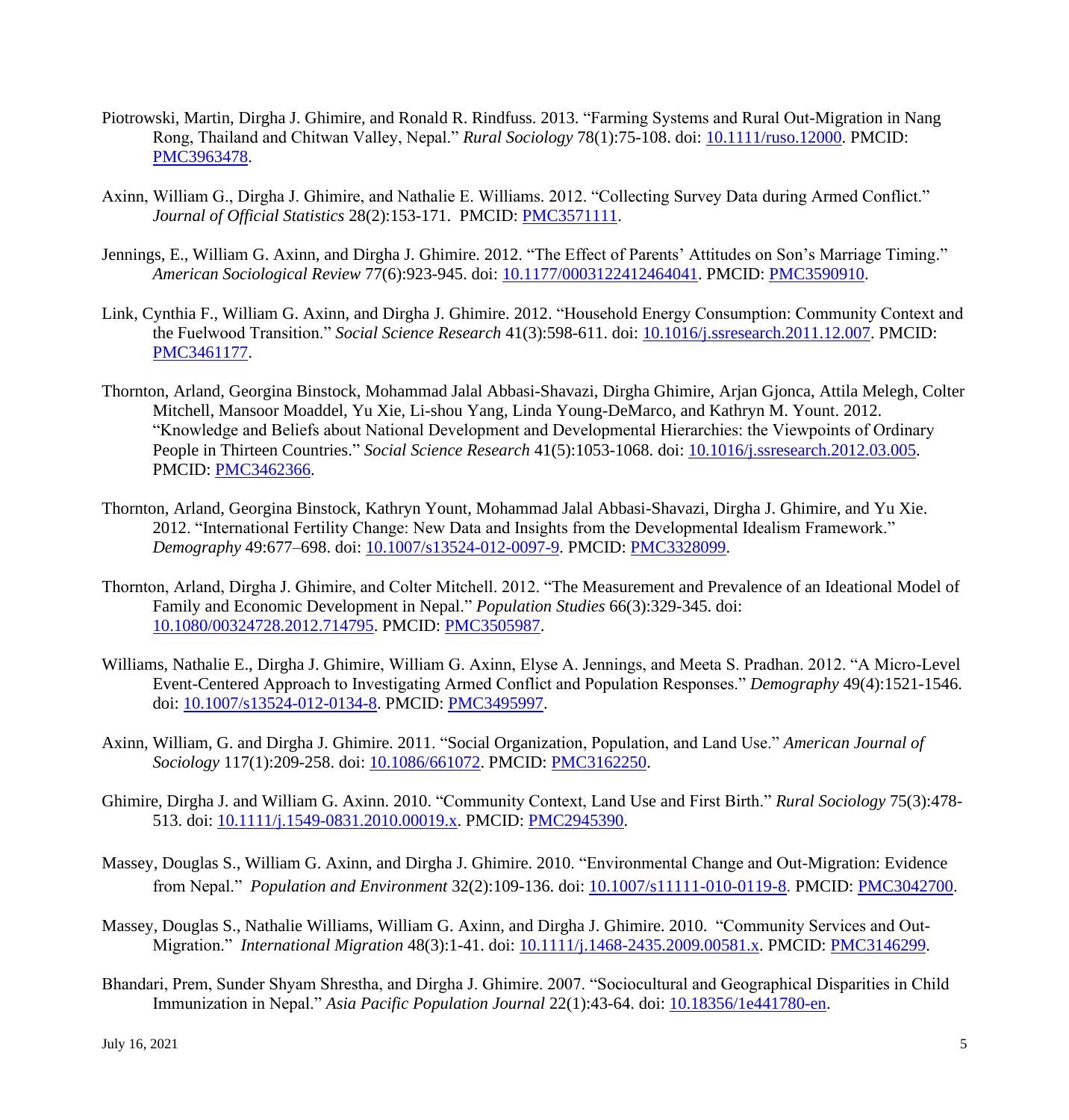- Brauner-Otto, Sarah R., William G. Axinn, and Dirgha J. Ghimire. 2007. "The Spread of Health Services and Fertility Transition." *Demography* 44(4):747-770. doi: [10.1353/dem.2007.0041.](https://doi.org/10.1353/dem.2007.0041)
- Ghimire, Dirgha J. and Lynette F. Hoelter. 2007. "Land Use and First Birth Timing in an Agricultural Setting." *Population and Environment* 28(6):289-320. doi: [10.1007/s11111-007-0056-3.](https://doi.org/10.1007/s11111-007-0056-3)
- Ghimire, Dirgha J. and William G. Axinn. 2006. "Family Change in Nepal: Evidence from Western Chitwan." *Contributions to Nepalese Studies* 33(2):177-201.
- Ghimire, Dirgha, J., William G. Axinn, Scott A. Yabiku, and Arland Thornton. 2006. "Social Change, Premarital Non-Family Experiences and Spouse Choice in an Arranged Marriage Society." *American Journal of Sociology* 111(4):1181-1218. doi: [10.1086/498468.](https://doi.org/10.1086/498468)
- Ghimire, Dirgha J. and Paul Mohai. 2005. "Environmentalism and Contraceptive Use: How People in Less Developed Settings Approach Environmental Issues." *Population and Environment* 27(1):29-61. doi: [10.1007/s11111-005-0012-z.](https://doi.org/10.1007/s11111-005-0012-z)
- Hoelter, Lynette F., William G. Axinn, and Dirgha J. Ghimire. 2004. "Social Change, Premarital Nonfamily Experiences, and Marital Dynamics." *Journal of Marriage and Family* 66:1131-1151. doi: [10.1086/498468.](https://doi.org/10.1086/498468)
- Axinn, William G., Lisa D. Pearce, and Dirgha J. Ghimire. 1999. "Innovations in Life History Calendar Applications." *Social Science Research* 28:243-264. doi: [10.1006/ssre.1998.0641.](https://doi.org/10.1006/ssre.1998.0641)
- Axinn, William G., Jennifer S. Barber, and Dirgha J. Ghimire. 1997. "The Neighborhood History Calendar: A Data Collection Method Designed for Dynamic Multilevel Modeling." *Sociological Methodology* 27:355-392. doi: [10.1111/1467-](https://journals.sagepub.com/doi/10.1111/1467-9531.271031) [9531.271031.](https://journals.sagepub.com/doi/10.1111/1467-9531.271031)

### **Under Review**

An, Li, Curtis Battle, Jie Dai, Rebecca Lewison, Piotr Jankowski, Neil Carter, Dirgha Ghimire, Maheshwar Dhakal, Jhamak Karki, Alex Zvoleff. "Sex-Specific Habitat Suitability Models for Panthera tigris in Chitwan National Park, Nepal: Broader Conservation Implications."

Ghimire, Dirgha J. "Social Change, Individual and Intergenerational Influence of Fatalism on Marriage Timing."

- Musse, Isabel, Rebecca Thornton and Dirgha Ghimire. "How do Women Learn They Are Pregnant? The Introduction of Clinics and Pregnancy Uncertainty in Nepal."
- Xu, Jingyi , Natalie D. Eggum-Wilkens, Danming An, Robert H. Bradley, M. Dalal Safa, Jennifer E. Glick, Scott T. Yabiku, Sarah R. Hayford, Dirgha J. Ghimire, Bertha L. Nuño-Gutiérrez, Ramos Muanamoha, and Brandon N. Clifford. "Discussions of Parenting Practices of Children in Nepal, Mexico, and Mozambique."

# **Book Chapters**

Williams, Nathalie and Dirgha Ghimire. 2018. "Mixed Methods Data Collection in a Comparative Context: Technology and New Opportunities for Social Science Research." Chapter 20 in *Advances in Comparative Survey Methods: Multinational, Multiregional, and Multicultural Contexts* edited by Timothy P. Johnson, Beth-Ellen Pennell, Ineke A. L. Stoop, and Brita Dorer. Hoboken, NJ: John Wiley & Sons.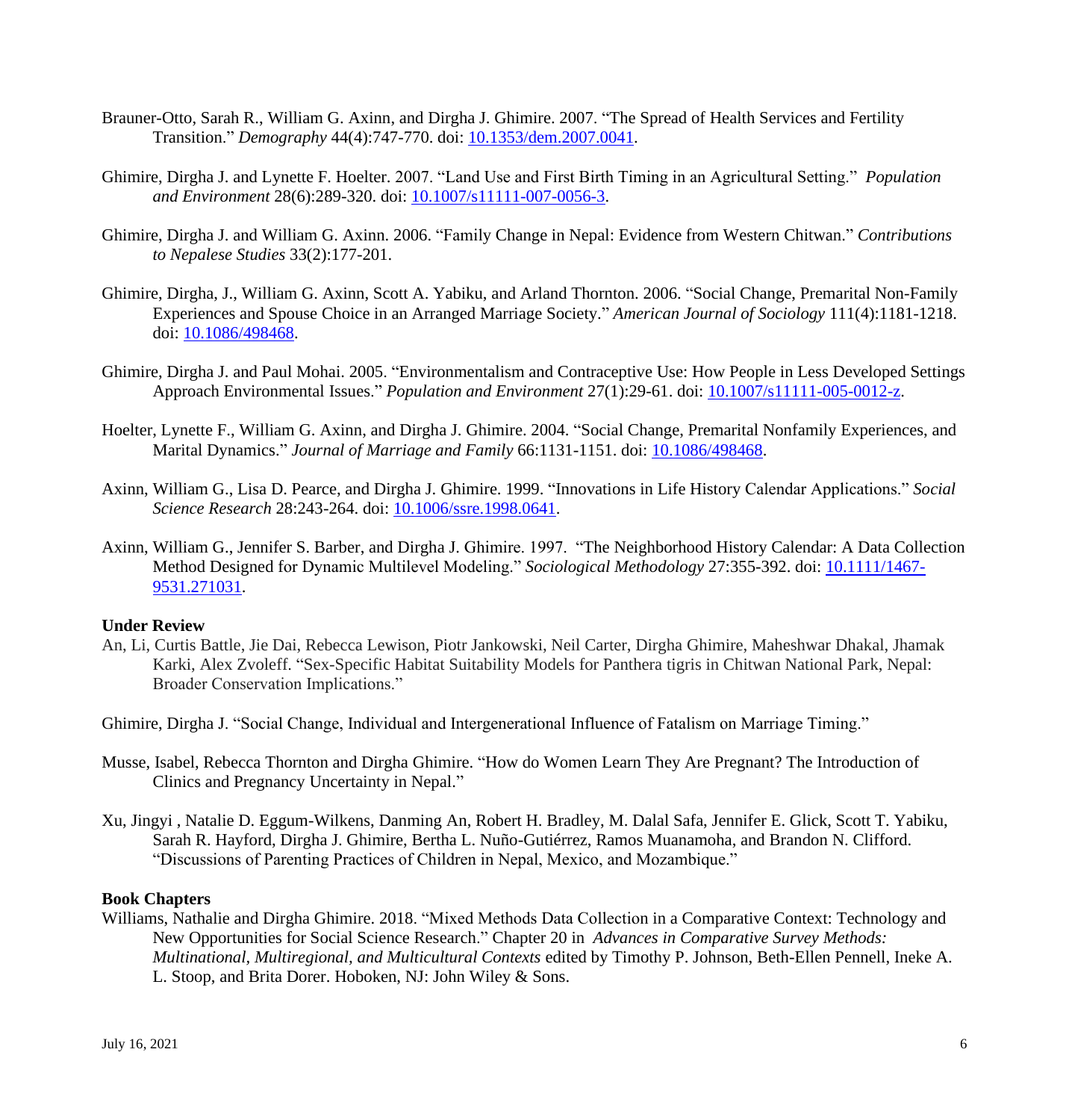- Mneimneh, Zeina, N., William G. Axinn, Dirgha Ghimire, Kristen L. Cibelli and Mohammad Salih Alkaisy. 2014. "Conducting surveys in areas of armed conflict." Pp.134-156 in *Hard- to-Survey Populations* edited by R. Tourangeau, B. Edwards, T. P. Johnson, K. M. Wolter, and N. Bates. Cambridge, UK: Cambridge University Press.
- Williams, Nathalie E., Arland Thornton, Dirgha J. Ghimire, and Linda C. Young-DeMarco. 2012. "Nepali Migrants to the Gulf Cooperation Council Countries: Behaviors, Plans, and Values." Pp. 155-185 in *Migrant Labor in the Persian Gulf*, edited by M. Kamrava and Z. Babar. London, UK: C. Hurt & Co. Ltd.
- Thornton, Arland, Alexandra Achen, Jennifer S. Barber, Georgina Binstock, Wade M. Garrison, Dirgha J. Ghimire, Ronald Inglehart, Rukmalie Jayakody, Yang Jiang, Julie de Jong, Katherine King, Ron J. Lesthaeghe, Sohair Mehenna, Colter Mitchell, Mansoor Moaddel, Mary Beth Ofstedal, Nobert Schwarz, Guangzhou Wang, Y. Xie, Li-Shou Yang, Linda C. Young-DeMarco, and Katharine Yount. 2010. "Process and Method for Creating Questions and Protocols for an International Study of Developmental Idealism, Developmental Thinking, and Family Life." Pp. 59-74 in *Survey Methods in Multinational, Multiregional and Multicultural Contexts*, edited by M. Braun, B. Edwards, J. Harkness, T. Johnson, L. Lyberg, P. Mohler, B. E. Pennell, and T. W. Smith. Hoboken, NJ: John Wiley and Sons.
- Axinn, William G., Dirgha J. Ghimire, and Jennifer S. Barber. 2008. "The Influence of Ideational Dimensions of Social Change on Family Formation in Nepal." Pp.251-280 in *International Family Change: Ideational Perspectives,* edited by R. Jayakody, A. Thornton and W. G. Axinn*.* Mahwah, NJ: Lawrence Erlbaum Associates.
- Thornton, Arland, Georgina Binstock, and Dirgha J. Ghimire. 2008. "International Dissemination of Ideas about Development and Family Change." Pp. 19-44 in *International Family Change: Ideational Perspectives,* edited by R. Jayakody, A. Thornton, and W. G. Axinn. Mahwah, NJ: Lawrence Erlbaum Associates.

# **Book Review**

Ghimire, Dirgha J. 2003. Review of *Harbingers of Rain: Land and Life in South India* by A. R. Vasavi. *The Journal of Asian Studies* 62(3):689-91.

### **Research Reports**

- Fehringer, Jessica, Mary Allegra Paul, Dirgha Ghimire, Jeevan Raj Lohani, Prem Bandhari, Diwakar Basnet, B. C. Kalpana, Kamana Uprety. 2018.Interventions to Strengthen the Health Facility Operations and Management Committees in Nepal: Final Report MEASURE Evaluation Gender, Policy, and Measurement Program (funded by USAID) [\(https://www.measureevaluation.org/resources/publications/tre-17-005\)](https://www.measureevaluation.org/resources/publications/tre-17-005).
- Fehringer, Jessica, Prem Bhandari, Dirgha Ghimire, Jeevan Raj Lohani, B. Dawadi, V. Acharya, and B. Adhikari. 2015. Impact Evaluation of Approaches to Strengthen Health Facility Operation and Management Committees in Nepal: Baseline Report. MEASURE Evaluation Gender, Policy, and Measurement Program (funded by USAID) [\(http://www.cpc.unc.edu/measure/publications/tr-15-114\)](http://www.cpc.unc.edu/measure/publications/tr-15-114).
- de Jong, Julie, Dirgha Ghimire, Arland Thornton, and Lisa D. Pearce. 2006. "Developmental Idealism and Changing Models of Marriage." PSC Research Report No. 06-609. Ann Arbor, MI: University of Michigan.

Ghimire, Dirgha J. 1994. CARE-Nepal Long Range Strategy Plan, CARE-International in Nepal.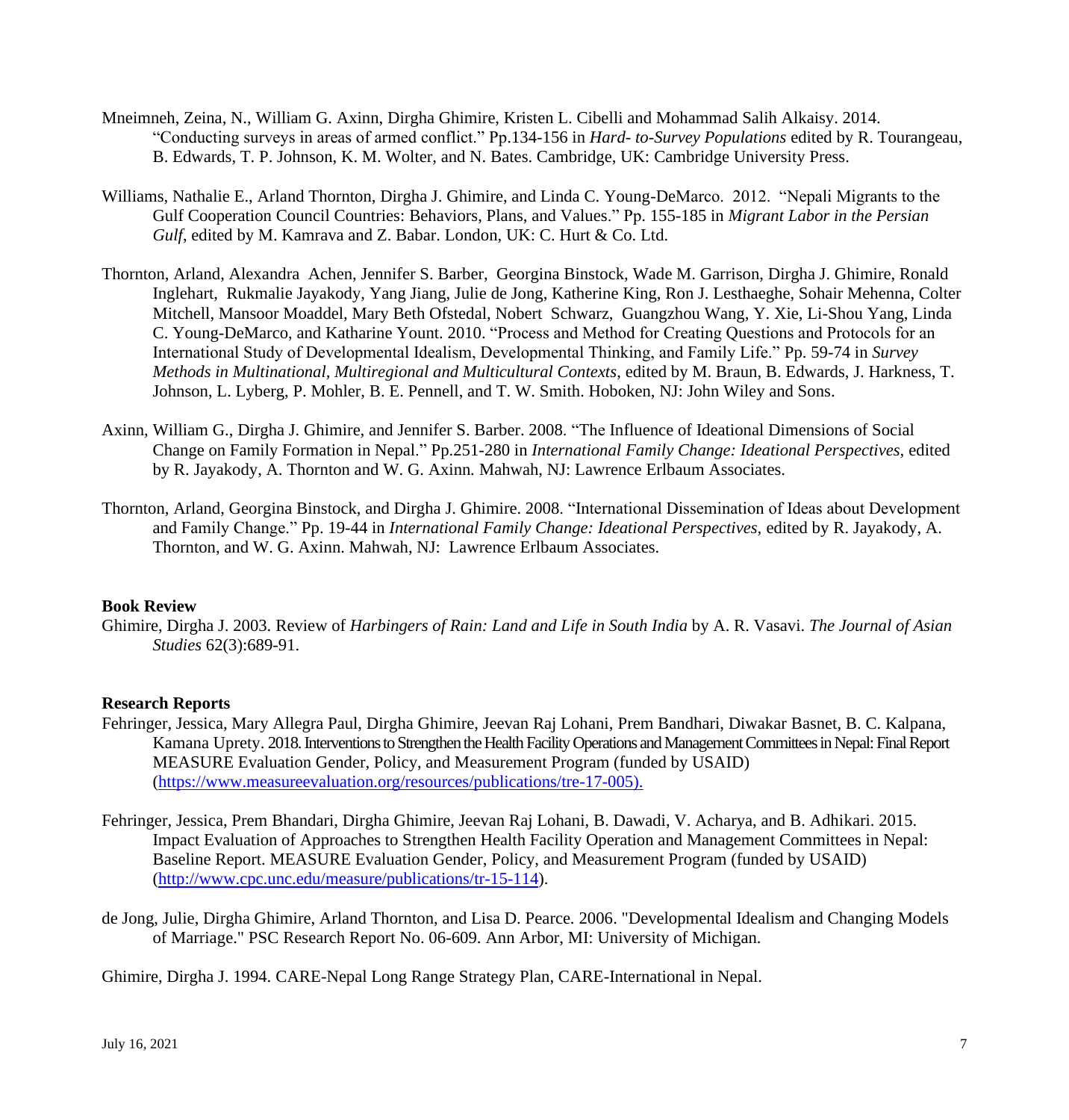#### **Works in Progress**

- Brauner-Otto, Sarah, Sarah Baird and Dirgha Ghimire. "Women's Employment and Children's Education: Longitudinal evidence from Nepal."
- Ghimire, Dirgha J. and William G. Axinn. "Community-Level Ideation and Fertility Transition: Neighbors' Ideas and Transition to Parenthood."
- Ghimire, Dirgha J. and William G. Axinn. "Parents' Socioeconomic Characteristics and Intergenerational Transmission of Marital Behavior."
- Ghimire, Dirgha J. and William G. Axinn. "Social Change, Population, and Environment: Impact of Population on Biodiversity in a Natural Resources-Dependent Community."
- Ghimire Dirgha J., Rija Manadhar et al. "Estimating Agriculture Production: Challenges and Potentials for Improving Production Estimates."

# **Research Grants**

| July 2020 -<br>April 2025      | National Institute of Child Health and Human Development<br>Interdisciplinary Research Training Program for International Population Science<br><b>Co-Investigator</b> (R25 HD 101358) \$810,000 Total Cost.                                                                                               |
|--------------------------------|------------------------------------------------------------------------------------------------------------------------------------------------------------------------------------------------------------------------------------------------------------------------------------------------------------|
| June 2020 -<br>February 2025   | National Institute of Child Health and Human Development<br>Intergenerational Influences on Marriage, Contraception, and Childbearing<br>Co-Investigator (R01 HD099135) \$3,780,858 Total Cost.                                                                                                            |
| April 2020 -<br>March 2022     | National Institute of Child Health and Human Development<br>Impact of Relationship Factors on Physical and Psychological Health and Wellbeing<br>Principal Investigator (R03 HD098706) \$156,000 Total Cost.                                                                                               |
| September 2017 -<br>June 2021  | National Institute of Mental Health<br>Understanding the Connections among Genes, Environment, Family Processes, and Mental Health<br>Co-Investigator (R01 MH110872) \$3,108,183 Total Cost.                                                                                                               |
| October 2017 -<br>May 30, 2021 | Department for International Development (DFID) – Economic and Social Research Council (ESRC)<br>Improving Learning: Developing Measures of Accountability and Evaluating their Association with<br>Students' Gains in Achievement in Nepal<br>Principal Investigator (ES/P005551/1) \$916,224 Total Cost. |
| April 2018 -<br>March 2019     | Templeton Religion Trust, National Opinion Research Center(NORC), University of Chicago<br>International Social Survey Program Religion IV study: Cross National Comparative Study of Religion<br>in Nepal<br>Principal Investigator USD \$170,196 Total Cost.                                             |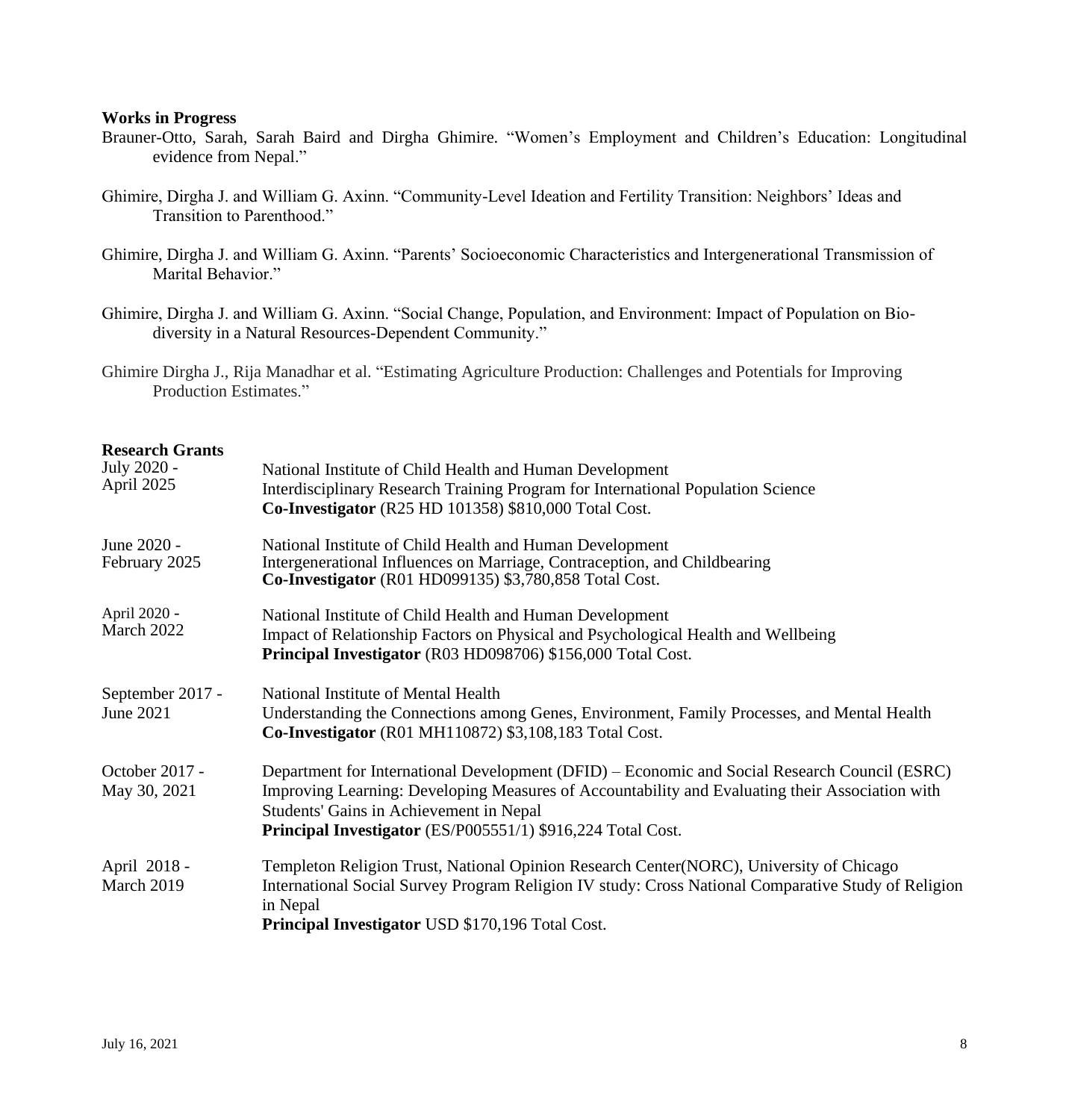| July 2016 -<br>March 2017                | <b>MEASURE Evaluation at University of North Carolina</b><br>Strengthening Health Facility Operation and Management Committees (HFOMCs) Endline<br>Quantitative Data Collection in Nepal.<br>Principal Investigator. \$324,117 Total Cost.                                                                            |
|------------------------------------------|-----------------------------------------------------------------------------------------------------------------------------------------------------------------------------------------------------------------------------------------------------------------------------------------------------------------------|
| September 2016 -<br>August 2019          | Columbia University<br>Family Migration and Early Life Outcomes FAMELO Project: Migrant Interview Augmentation<br>Principal Investigator. \$77,796 Total Cost.                                                                                                                                                        |
| September 2016 -<br>August 2017          | National Institute of Mental Health<br>Understanding the Connections among Genes, Environment, Family Processes and Mental Health<br>Co-Investigator (R56 MH110872). \$819,442 Total Cost.                                                                                                                            |
| <b>August 2016 -</b><br><b>July 2018</b> | National Institute of Child Health and Human Development<br>Female Labor Force Participation and Child Outcomes<br>Institutional Principal Investigator (R03 HD086301). \$171,627 Total Cost.                                                                                                                         |
| October 2015 -<br>September 2016         | National Institute of Child Health and Human Development<br>Testing a New Approach to Research on Genetics, Environment, Family and Mental Health<br>Co-Investigator (R56 HD085284) \$299,563 Total Cost.                                                                                                             |
| September 2015 -<br>August 2018          | National Eye Institute<br>Investigation of Ocular Disease and Household Fuels in Kaski District, Nepal<br>Co-Investigator (R01 EY025022) (no dollar amount given) Total Cost.                                                                                                                                         |
| July 2015 -<br><b>June 2020</b>          | National Institute of Child Health and Human Development<br>Family Migration Context and Early Life Outcomes<br>Principal Investigator (P01 HD080659) \$198,069 Total Cost.                                                                                                                                           |
| October 2014 -<br>September 2017         | Department for International Development (DFID) – Economic and Social Research Council (ESRC)<br>Labor Outmigration, Agricultural Productivity and Food Security<br>Principal Investigator (ES/L012065/1). \$882,017 Total Cost.                                                                                      |
| April 2014 -<br>March 2015               | <b>MEASURE Evaluation at University of North Carolina</b><br>Impact Evaluation of a Gender Equality and Social Inclusion (GESI) and Community Engagement<br>Intervention for Health Facility Operation and Management Committees in Nepal: Quantitative<br>Component<br>Principal Investigator. \$303,120 Total Cost. |
| September 2014 -<br>August 2017          | PEER Health (National Academy of Science), a joint program of USAID & National Institute of Health<br>Investigation of the effectiveness of national clean cookstove program in Nepal in reducing acute<br>respiratory tract infection in $\leq$ 5 children.<br>Investigator. \$449,384 Total Cost.                   |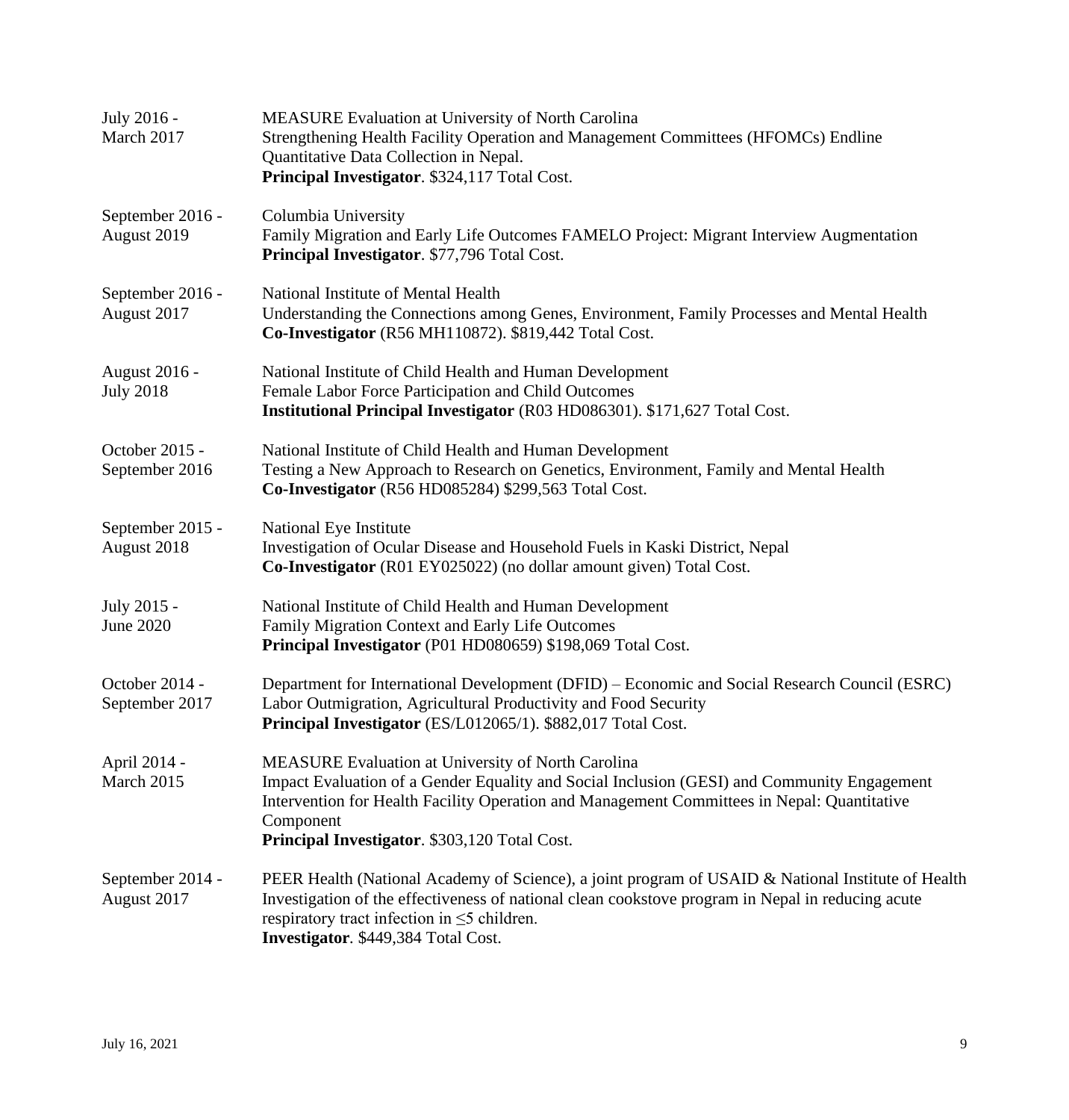| June 2013 -<br>May 31 2015       | National Institute of Child Health and Human Development<br>Innovation in the Measurement of Community Contextual Features (Yabiku, PI. Arizona State).<br>Principal Investigator (R21 HD073758). Michigan subcontract. \$259,018 Michigan Total Cost.                                          |
|----------------------------------|-------------------------------------------------------------------------------------------------------------------------------------------------------------------------------------------------------------------------------------------------------------------------------------------------|
| September 2012 -<br>August 2018  | <b>National Science Foundation</b><br>CNH: Feedbacks between Human Community Dynamics and Socio-ecological Vulnerability in a<br>Biodiversity Hotspot (Yabiku, PI. Arizona State).                                                                                                              |
| October 2010 -<br>September 2012 | Principal Investigator (13 066 BCS 1211498). Michigan subcontract. \$464,318 Michigan Total Cost.<br>National Institute of Child Health and Human Development<br>Innovative Methods for Obtaining Survey Data from Migrants.<br>Co-Principal Investigator (R21 HD065077). \$425,562 Total Cost. |
| September 2009 -<br>August 2011  | National Institute of Child Health and Human Development<br>Marital Process, Husband-Wife Relations, and Fertility Limitation.<br>Principal Investigator (R03HD055976). \$154,500 Total Cost.                                                                                                   |
| September 2009 -<br>August 2012  | National Institute of Child Health and Human Development<br>Reciprocal Relations Between Population and Environment.<br>Co-Principal Investigator (R01HD033551 12). \$1,039,836 Total Cost.                                                                                                     |
| April 2008 -<br>March 2013       | National Institute of Child Health and Human Development<br>Ideational Influence on Marriage and Childbearing in Nepal.<br>Co-Principal Investigator (R01 HD054842). \$2,925,229 Total Cost.                                                                                                    |
| October 2007 -<br>September 2012 | National Institute of Child Health and Human Development<br>Intergenerational Influences on Family Formation in a Changing Social Context.<br>Co-Investigator (R01 HD032912). \$2,501,948 Total Cost.                                                                                           |
| October 2007 -<br>September 2012 | <b>National Science Foundation</b><br>PIRE Collaborative Research and Training in Social Context, Population Processes, and Environmental<br>Change.<br>International Collaborator (OISE 0729709). \$2,492,303 Total Cost.                                                                      |
| July 2009 -<br>June 2011         | Center for International and Regional Studies (CIRS) at the Georgetown University School of Foreign<br>Service in Qatar<br>Migrants to the Gulf Cooperation Council Countries: Values, Behaviors, and Plans.<br>Co-Principal Investigator. \$34,596 Total Cost.                                 |
| July 2001 -<br>May 2007          | National Institute of Child Health and Human Development<br>Reciprocal Relations between Population and Environment<br>Co-Investigator (R01 HD33551). \$1,880,920 Direct Cost.                                                                                                                  |
| September 1999 -<br>August 2004  | National Institute of Child Health and Human Development<br>Changing Social Context and Family Formation.<br>Co-Investigator (R01 HD32912-06). \$1,148,496 Direct Cost.                                                                                                                         |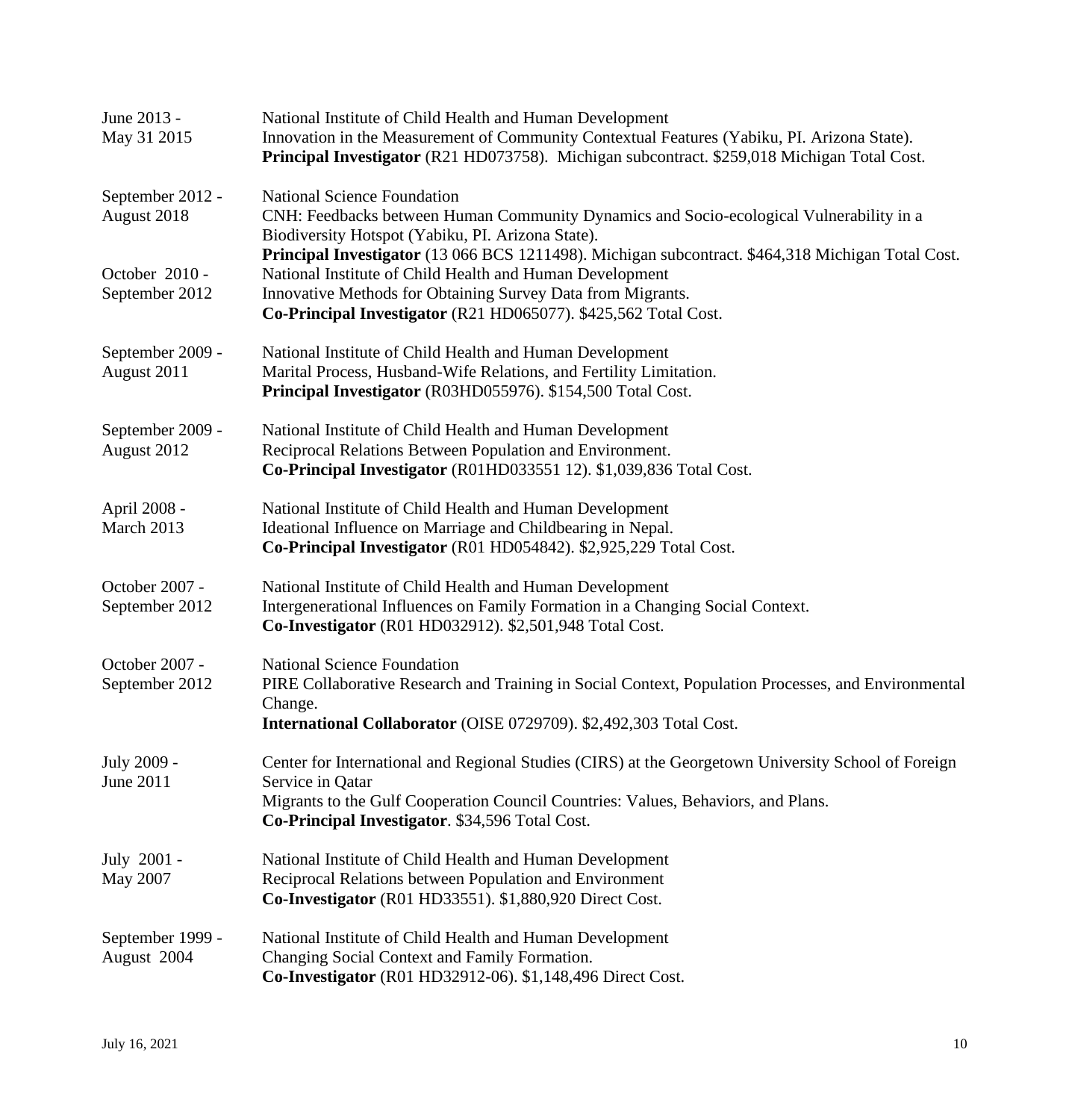# **Teaching Experience**

Courses

- Mixed Method Data Collection Methods (Co-taught with Lisa Pearce) Course # Survey Methodology 653, Summer 2013.
- Mixed Method Data Collection Methods (Co-taught with Axinn) Course # Survey Methodology 653, Summer 2010, 2013-2018.
- Nursing Research: Survey Design and Analysis Using Mixed Methods 2015
- Introduction to Survey Research (short course in Nepal), 2010-2011.
- Survey Data Analysis (once a year), 2010-2018.
- Data Analysis (Nepal Data Users' Workshops), 2005, 2010-2011.
- Event History Calendar Data Collection Methods 2019

### Mentoring

### **Graduate Student Dissertation Committee Member:**

- Nell Compernolle, Sociology, University of Michigan
- Meeta Sainju Pradhan, Sociology, University of Michigan
- Elyse Jennings, Sociology, University of Michigan
- Govinda B. Kc, Rural Sociology and Development Studies, Agriculture and Forestry University, Nepal
- Roshana Kandel, Rural Sociology and Development Studies, Agriculture and Forestry University, Nepal
- Sauharda Rai, University of Washington

### **Preliminary Examination Committee Member:**

-Cynthia Macht, Sociology, University of Michigan -Nell Compernolle, Sociology, University of Michigan

### **Undergraduate Honors Thesis Committee Member:**

-Hannah Bent, Sociology, University of Michigan -Ka Yu Wong, Sociology and Political Science, University of Michigan -Austin Kozlowski, Sociology, University of Michigan

### **Graduate Student Field Advisor:**

-Sarah Brauner-Otto, University of Michigan -Colter Mitchell, University of Michigan -Cynthia Macht, University of Michigan -Meeta Sainju-Pradhan, University of Michigan -Elyse Jennings University of Michigan

### **Nepal Mentor for University of Michigan PIRE-training:**

-Colter Mitchell (2007) -Cynthia Macht (2008) -Elyse Jennings (2009/2010) -Hannah Bent (2008/2009) -Katie Hendricks (2008/2009) -Lindsay DiMarco (2009/2010)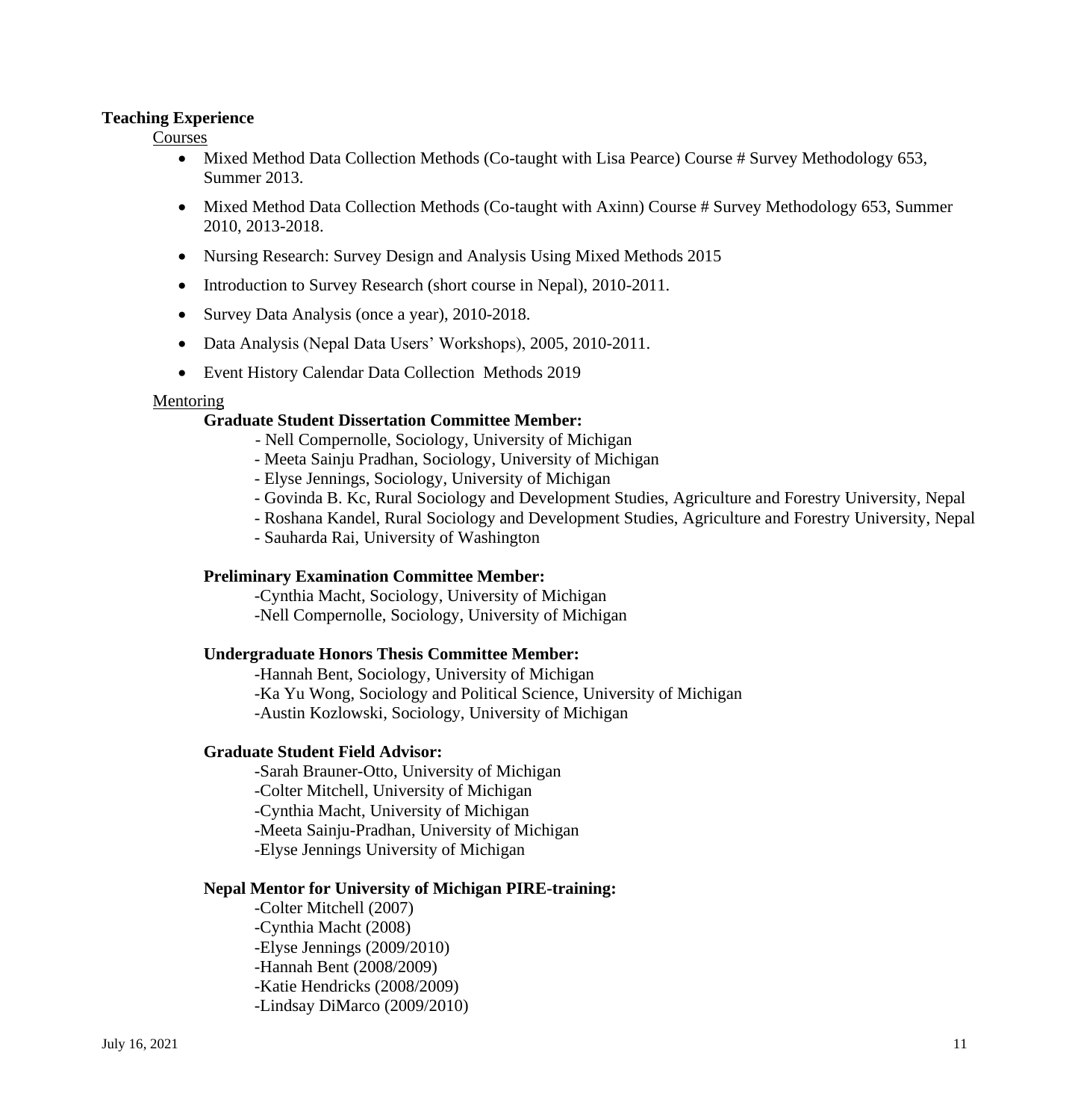-Alex Cooperstock (2009/2010) -Ka Yu Wong (2010/2011) -Doug Cunningham (2010/2011) -Simone Jasmin Shurney (2010/2011) -Austin Kozlowski (2012/2013)

# **Nepal Policy Communication Fellows:**

-Armani Hawes, University of Michigan (2015) -Loritta Cha, University of Washington (2016) -Akito Kamei, University of Illinois (2016) -Douglas Hopping, University of North Carolina – Chapel Hill (2016) -Isabel Muse, University of Illinois (2017)

#### **Post-doctoral Fellows:**

-Keera Allendorf (2012) PSC, University of Michigan -Emily Smith-Greenaway (2015) PSC, University of Michigan -Emily Treleaven (ongoing) PSC, University of Michigan -Hridaya Devkota (2018-2019) Fogarty International sponsored Global Health Equity Scholars program -Pratik Adhikary (2019-2020) Fogarty International sponsored Global Health Equity Scholars program

### **Professional Presentations**

- Axee, Erick Axxe, Sarah Hayford and Dirgha Ghimire 2021. Family Migration Context and Children's Marriage Choice in Settings With Changing Marriage Systems." Poster virtually presented at the Population Association of America Annual Meeting, May 5-8 2021 St Louis Missouri.
- Ghimire, Dirgha J., Amit Anshumali, Emily Treleaven and Sabrina Hermosilla 2021. 'International Out-Migration and the Health of Left-Behind Adolescents in Nepal." Paper virtually presented at the Population Association of America Annual Meeting, May 5-8 2021, St Louis, Missouri.
- Brauner-Otto, Sarah R., Sarah Baird, and Dirgha J. Ghimire. 2019. "Women's Employment and Children's Education: Longitudinal Evidence from Nepal." Paper presented at the Population Association of America Annual Meeting, April 10-13, Austin, TX.
- Glick, Jennifer, Sarah Miller, Melissa Alcaraz, and Dirgha J. Ghimire. 2019. "Educational Aspirations and Migration: A Comparative Approach." Population Association of America Annual Meeting, April 10-13, Austin, TX.
- Yabiku, Scott, Jennifer Glick, Dirgha J. Ghimire, Juliana Levchenko, and Lauren Newmyer. 2019. "Labor Migration and Children's School Quality." Population Association of America Annual Meeting, April 10-13, Austin, TX.
- Bhandari, Prem, William G. Axinn, Dirgha Ghimire, and Rebecca Thornton. 2018. "Community Context, Migration, and Women's Participation in Agriculture." Population Association of America Annual Meeting, April 26-28, Denver, CO.
- Glick, Jennifer, Victor Agadjania, Dirgha Ghimire, Sarah Hayford, Carlos Santos, Natalie Eggum-Wilkens, and Scott Yabiku. 2017. "Children's Well-being in Diverse Migration Contexts: Goals, Design and Preliminary Findings from the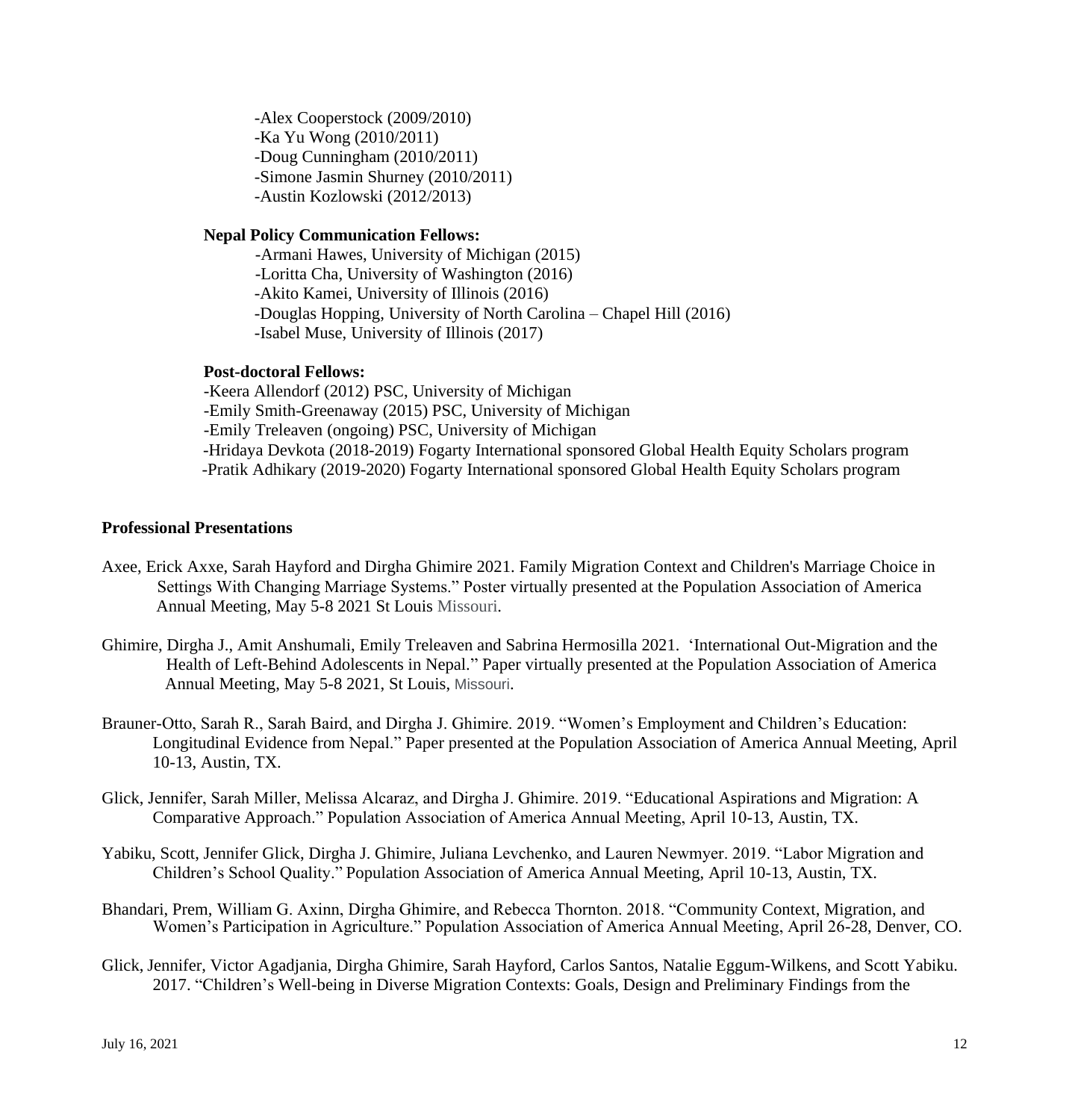FAMELO Project." Paper presented at the International Population Conference, October 29-November 4, Cape Town, South Africa.

- Ghimire, Dirgha, William Axinn, and Prem Bhandari. 2017. "Social Change, [Out-migration](https://iussp.confex.com/iussp/ipc2017/meetingapp.cgi/Paper/3605) and Exit from Agriculture." Paper [presented at the International Population Conference, October 29-November 4, Cape Town, South Africa.](https://iussp.confex.com/iussp/ipc2017/meetingapp.cgi/Paper/1972)
- [Brauner-Otto,](https://iussp.confex.com/iussp/ipc2017/meetingapp.cgi/Paper/1972) Sarah, Sarah Baird, and Dirgha Ghimire. 2017. "Women's Labor Force Participation and Child Health in [Nepal.](https://iussp.confex.com/iussp/ipc2017/meetingapp.cgi/Paper/1972)" Paper presented at the International Population Conference, October 29-November 4, Cape Town, South Africa.
- Ghimire, Dirgha, William Axinn, and Prem Bhandari. 2017. "Social Change, Out-migration and Exit from Agriculture." Paper presented at the 80<sup>th</sup> Annual Meeting of the Rural Sociological Society, July 27-30, Columbus, OH.
- Brauner-Otto, Sarah. R., Sarah Baird, and Dirgha Ghimire. 2017. "Women's Labor Force Participation and Child Health in Nepal." Paper presented at the Annual Meeting of the Population Association of America, April 27-29, Chicago, IL.
- Ghimire, Dirgha, William Axinn, and Prem Bhandari. 2017. "Social Change, Out-migration and Exit from Agriculture." Poster presented at the Annual Meeting of the Population Association of America, April 27-29, Chicago, IL.
- Manadhar, Rija, Michele Clark, Sharon J. Hall, Scott Yabiku, Sean Murphy, and Dirgha Ghimire. 2017. "Evaluating the Effects of a Low-technology Management Technique on *Mikania micrantha* in the Community Forests of Chitwan, Nepal." Paper presented at International Conference on Biodiversity, Climate Change Assessment and Impacts on Livelihoods, January 10-12, Kathmandu, Nepal.
- Ghimire, Dirgha and Prem Bhandari. 2015. "Migration Experience and Health Outcomes in Nepal." Paper presented at the Annual Meeting of the Population Association of America, April 30-May 2, San Diego Bayfront, CA.
- Ghimire, Dirgha J., Ellen Compernolle, and William Axinn. 2015. "Intergenerational Influences on Children's Marriage Timing." Paper presented at the Annual Meeting of the Population Association of America, April 30-May 2, San Diego Bayfront, CA.
- Ghimire, Dirgha J. and Prem Bhandari. 2014. "Migration Experience and Health Outcomes of Older Adults in Nepal." Paper presented at the First Nepal Population Conference, June 5-7, Kathmandu, Nepal.
- Thornton, Arland, Linda [Young-DeMarco,](mailto:lyoungdm@umich.edu) and Dirgha J. [Ghimire,](mailto:nepdjg@umich.edu) 2013. "Views of the Interrelationships of the Dimensions of Developmental Idealism and Family Life: Evidence from Nepal." Paper presented at International Union for the Scientific Study of Population, August 26-31, Busan, Republic of Korea.
- Ghimire, Dirgha J. and William G. Axinn. 2013. "Impact of the Spread of Mass Education on Domestic Violence against Wives." Paper presented at International Union for the Scientific Study of Population, August 26-31, Busan, Republic of Korea.
- Ghimire, Dirgha J., Nathalie Williams, Arland Thornton, Linda Young-DeMarco, and Prem B. Bhandari. 2013. "Innovation in the Study of International Migrants." Presented at the Annual Meeting of the Population Association of America, April 11-13, New Orleans, LA.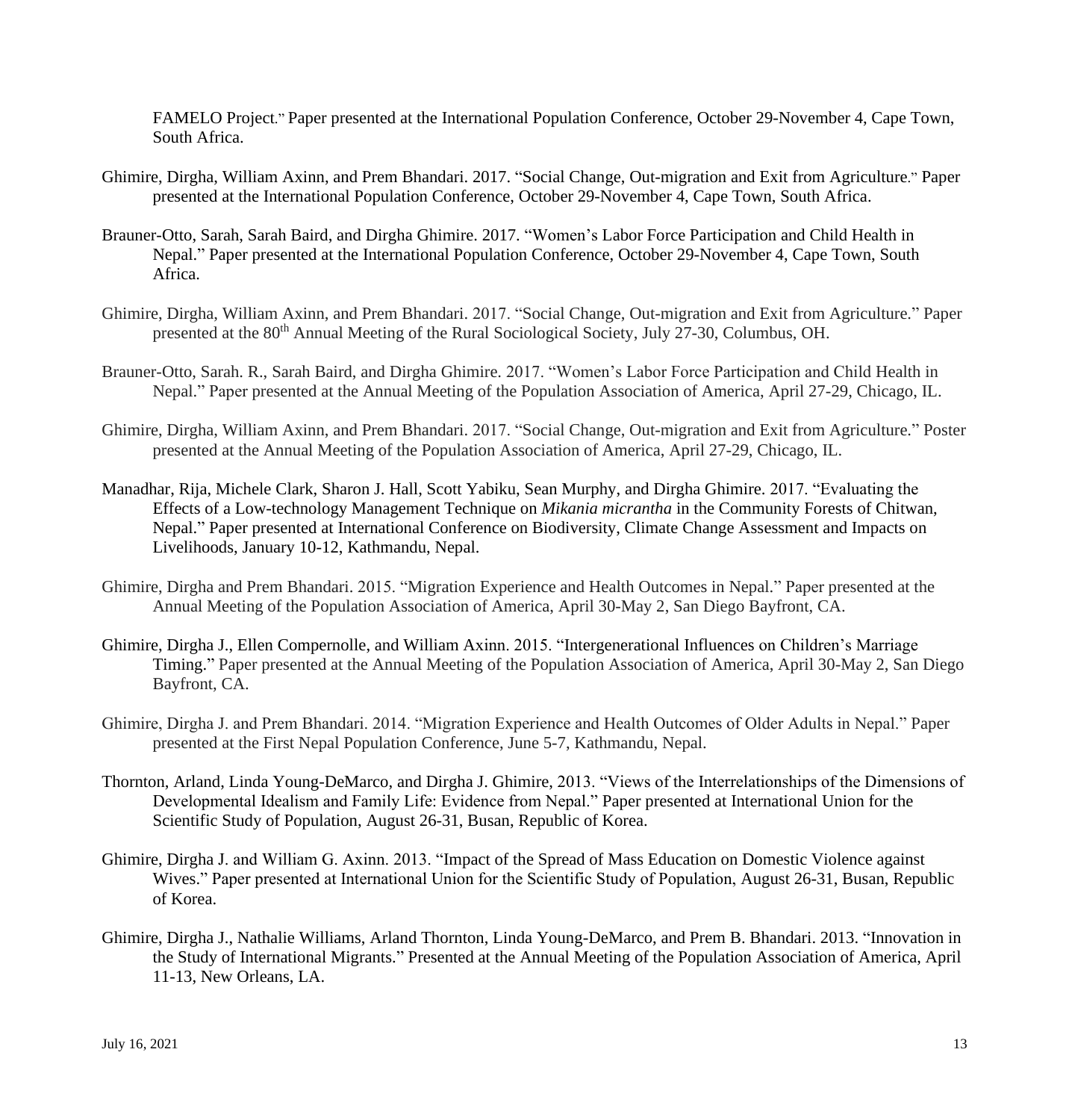- Thornton, Arland, Dirgha J. Ghimire, Linda Young-DeMarco, and Prem B. Bhandari. 2013. "The Reliability and Stability of Measures about People's Values and Beliefs concerning Family Life and Social Change." Presented at the Annual Meeting of the Population Association of America, April 11-13, New Orleans, LA.
- Axinn, William G., Sarah R. Brauner-Otto and Dirgha J. Ghimire. 2012. "Parents' Emotional Bond and Children's Marriage Timing." Paper presented at the Annual Meeting of the Population Association of America, May 3-5, San Francisco, CA.
- Bhandari, Prem B. and Dirgha J. Ghimire. 2012. "Agricultural Change and Migration in a Rural Agrarian Setting." Poster presented at the Annual Meeting of the Population Association of America, May 3-5, San Francisco, CA.
- Allendorf, Keera and Dirgha J. Ghimire. 2011. "Dimensions and Determinants of Marital Quality in Nepal." Paper presented at the Annual Meeting of the Population Association of America, March 31-April 2, Washington, D.C.
- Williams, Nathalie, Arland Thornton, Dirgha Ghimire, Linda Young-DeMarco and Mansoor Moaddel. 2011. "Nepali Migrants to the Gulf Cooperation Council Countries: Values, Behaviors, and Plans." Poster presented at the Annual Meeting of the Population Association of America, March 31-April 2, Washington, D.C.
- Bhandari, Prem, Nicole Kirgis, Dirgha Ghimire, and William G Axinn. "Paradata and Data Quality: Interview Environment, Interviewer Characteristics and Data Quality - Analysis from the Chitwan Valley Family Study in Nepal." Paper presented at the 8<sup>th</sup> International Workshop on Comparative Survey Design and Implementation (CSDI 2011), City University, March 24-26, London, UK.
- Williams, Nathalie, Dirgha J. Ghimire, Mansoor Moaddel, Arland Thornton, and Linda Young-DeMarco. 2010. "Nepali Migrants to the Gulf Cooperation Council Countries: Values, Behaviors, and Plans." Presented at the Migrant Labor in the Gulf Meeting, January 10, Georgetown University, Doha, Qatar.
- Bhandari, Prem and Dirgha J. Ghimire. 2010. "Farm Technology Use and Fertility Transition in an Agrarian Setting of Nepal." Paper presented at the First Asian Population Association Annual Meetings, November 16-20, New Delhi, India.
- Bhandari, Prem and Dirgha J. Ghimire. 2010. "Modern Farm Inputs Use and Fertility Transition in an Agrarian Setting of Nepal." Poster presented at the Annual Meeting of the Population Association of America, April 15-17, Dallas, TX.
- Thornton, Arland, Georgina. Binstock, Katharine Yount, Mohammad Jalal Abbasi-Shavazi, Dirgha J. Ghimire, and Yu Xie. 2010. "International Fertility Change: New Data and Insights from the Developmental Idealism Framework." Paper presented at the Annual Meeting of the Population Association of America, April 15-17, Dallas, TX.
- Ghimire, Dirgha J and William G. Axinn. 2009. "Social Change, Population, and Environment: Impact of Population on Biodiversity in a Natural Resources-Dependent Community." Paper presented at the Annual Meeting of the Population Association of America, April 30-May 2, Detroit, MI.
- Thornton, Arland, Mohammad Jalal Abbasi-Shavazi, Georgina Binstock, Dirgha J. Ghimire, Yu Xie, and Katharine Yount. 2009. "International Fertility Change: Insights from the Developmental Idealism Framework." Paper presented at the Special Interdisciplinary Workshop on Fertility Declines in the Past, Present and Future: What We Don't Know and What We Need to Know. Sponsored by the British Society for Population Studies and Cambridge Group for the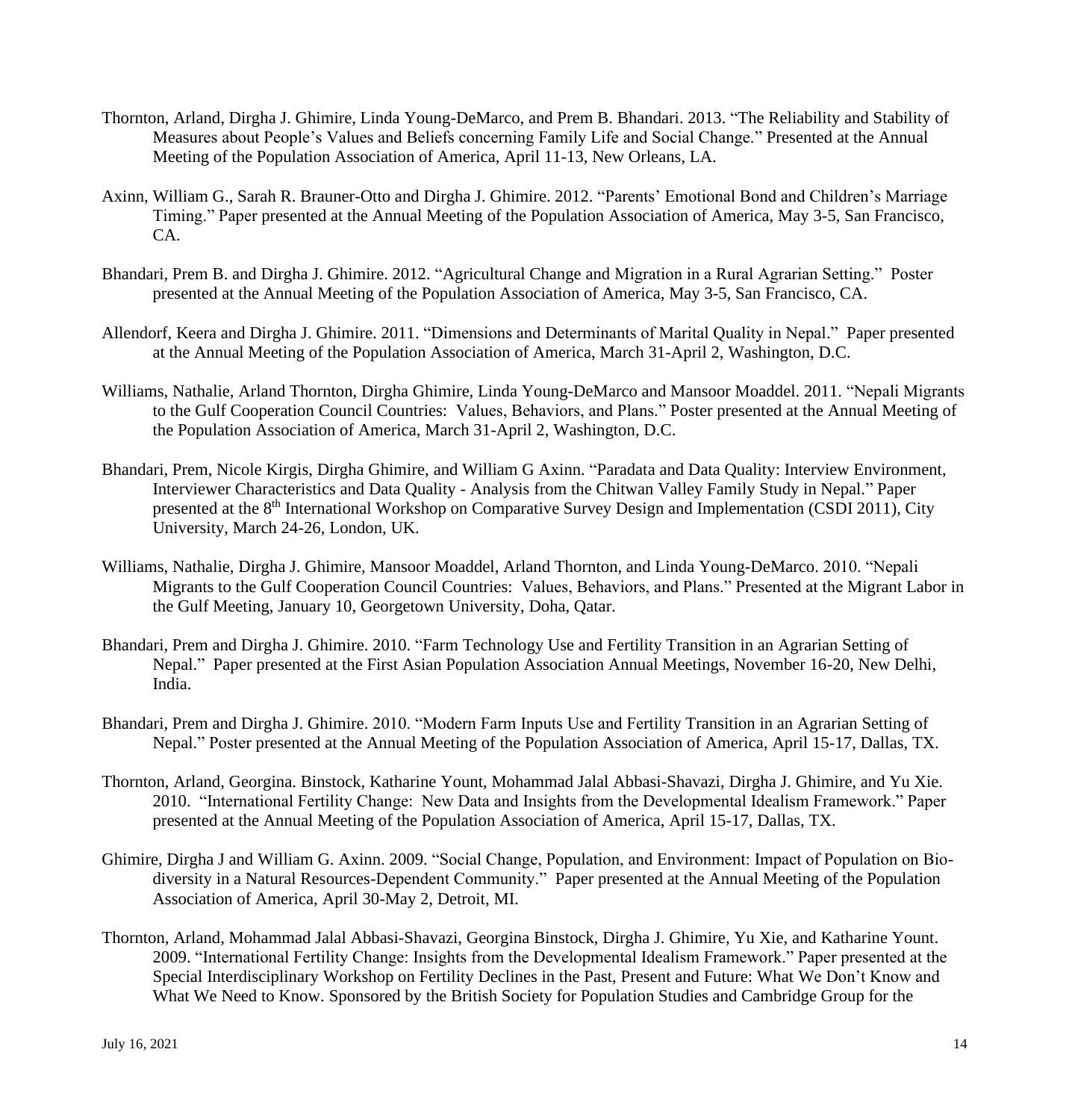History of Population and Social Structure, July 15-17, Cambridge, UK.

- Thornton, Arland, Alexandra Achen, Jennifer Barber, Georgina Binstock, Wade M. Garrison, Dirgha J. Ghimire, Wang Guangzhou, Ronald Inglehart, Rukmalie Jayakody, Yang Jiang, Julie de Jong, Katharine King, Ron Lesthaeghe, Sohair Mehenna, Colter Mitchell, Mansoor Moaddel, Mary Beth Ofstedal, Norbert Schwarz, Yu Xie, Li-Shou Yang, Linda C. Young-DeMarco, and Kathryn Yount. "Process and Method for Creating Questions and Protocols for an International Study of Developmental Idealism, Developmental Thinking, and Family Life." Paper presented at the International Conference on Survey Methods in Multinational, Multiregional and Multicultural Contexts (3MC), June 25-28, Berlin, Germany.
- Dangol, Dharma R. and Dirgha J. Ghimire. 2008. "Reciprocal Relation between Population and the Environment: Innovation in Flora Data Collection." Paper presented at the 5<sup>th</sup> National Conference of Science and Technology, November 11-12, Kirtipur, Kathmandu, Nepal.
- Dangol, Dharma R. and Dirgha J. Ghimire. 2008. "Uses of Plant Species in Western Chitwan, Nepal." Paper presented at the 5<sup>th</sup> National Conference of Science and Technology, November 11-12, Kirtipur, Kathmandu, Nepal.
- Axinn, William G., Stephanie Chardoul, Dirgha Ghimire, Heather Gatny and Jennifer Barber. 2008. "Techniques for Creating a Continuous Record of Relationships, Contraception and Pregnancy: Examples from Radically Different Social and Survey Research Settings." Paper presented at the International Conference on Survey Methods in Multinational, Multiregional, and Multicultural Contexts (3MC) Conference, June 25-28, Berlin Germany.
- Axinn, William G. and Dirgha J. Ghimire. 2008. "Data Collection Operations and Survey Data Quality Before, During and After Armed Conflict." Paper presented at the International Conference on Survey Methods in Multinational, Multiregional, and Multicultural Contexts (3MC) Conference, June 25-28, Berlin, Germany.
- Ghimire, Dirgha J. and William G. Axinn. 2008. "Social Change, Community Context, Wives and Husbands' Experiences and Domestic Violence against Wives." Paper presented at the Annual Meeting of the Population Association of America, April 17-19, New Orleans, LA.
- Thornton, Arland, Dirgha J. Ghimire, and Colter Mitchell. 2006. "The Measurement and Prevalence of Developmental Thinking about the Family: Evidence from Nepal." Paper presented at the European Population Conference, June 21- 24, Liverpool, UK.
- Ghimire, Dirgha J and Lynette F. Hoelter*.* 2006. "Land Use and First Birth timing in an Agricultural Setting." Paper presented at the Annual Meeting of the Population Association of America, March 30-April 1, Los Angeles, CA.
- de Jong, Julie, Dirgha J. Ghimire and Arland Thornton. 2006. "The Influence of Developmental Idealism on Marriage: Evidence from Nepal." Paper presented at the Annual Meeting of the Population Association of America, March 30- April 1, Los Angeles, CA.
- Ghimire, Dirgha J. 2005. "The Family Change in Nepal." Paper presented at the plenary session on Nepal: Contemporary Development Issues and Challenges at the 54<sup>th</sup> Annual Meeting of the Midwest Conference on Asian Affairs, September 23-25, East Lansing, MI.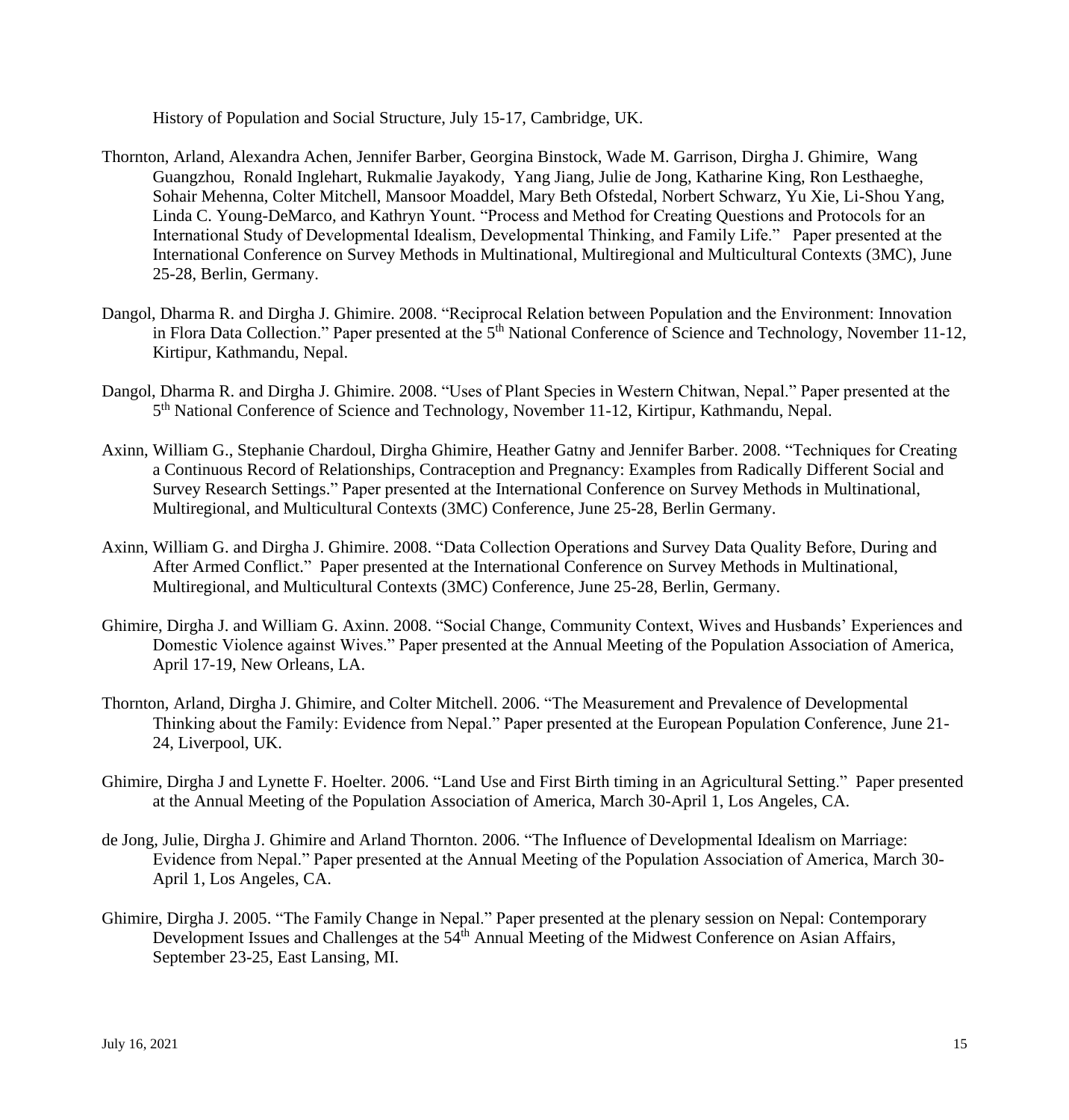- Thornton, A., Dirgha J. Ghimire, and Colter Mitchell. 2005. "The Measurement and Prevalence of Developmental Thinking about the Family: Evidence from Nepal." Paper presented at the Annual Meeting of the Population Association of America, March 31-April 2, Philadelphia, PA.
- Brauner, Sarah, William G. Axinn and Dirgha J. Ghimire. 2004. "Social Change, Health Services, and Fertility Transition." Paper presented at the Annual Meeting of the American Sociological Association of America, August 14-17, San Francisco, CA.
- Axinn William G., Dirgha J. Ghimire and Jennifer S. Barber. 2004. "The Impact of Ideational Dimensions of Social Change on Family Formation Processes." Paper presented at the Conference on Ideational Factors in International Family Change, June 3-5, Ann Arbor, MI.
- Thornton, Arland, Georgina Binstock, and Dirgha J. Ghimire. 2004. "International Networks, Ideas, and Family Change." Paper presented at the Annual Meeting of the National Council on Family Relations, November 17-20, Orlando, FL.
- Hoelter, Lynette F., William G. Axinn and Dirgha J. Ghimire. 2004. "Social Change, Premarital Non-Family Experiences, and Marital Relationship Quality." Paper presented at the Annual Meeting of the National Council on Family Relations, November 17-20, Orlando, FL.
- Ghimire, Dirgha J. 2004. "The Social Context of First Birth Timing in Nepal." Paper presented at the Annual Meeting of Population Association of America, April 1-3, Boston, MA.
- Ghimire, Dirgha J. 2003. "Prospects and Problems for Health Related Research in Nepal." Paper presented at the Annual Conference of the America Nepal Medical Foundation, Ann Arbor, MI.
- Axinn, William G. and Dirgha J. Ghimire. 2002. "Population and Environment: The Impact of Fertility on Land Use in an Agricultural Society." Paper presented at the Annual Meeting of Population Association of America, May 9-11, Atlanta, GA.
- Yabiku, Scott, William G. Axinn, Dirgha J. Ghimire and Keith Robinson. 2002. "School Quality and Marriage Timing." Paper presented at the Annual Meeting of the Population Association of America, May 9-11, Atlanta, GA.
- Ghimire, Dirgha J. and William G. Axinn. 2001. "Premarital Independence and Spouse Choice in an Arranged Marriage Society." Paper presented at the Annual Meeting of the Population Association of America, March 23-25, Washington, D.C.
- Ghimire, Dirgha J. 1992. "Critique on CARE-Nepal program policies from gender perspective." Paper presented in a seminar on Women, Men and Development at Institute of Development Studies at University of Sussex, Brighton, UK.
- Ghimire, Dirgha J. 1991. "Problems and Perspectives of Integrated Pest Management in Nepal." Paper presented at the South Asia Regional Conference on Integrated Pest Management, Sri Lanka.